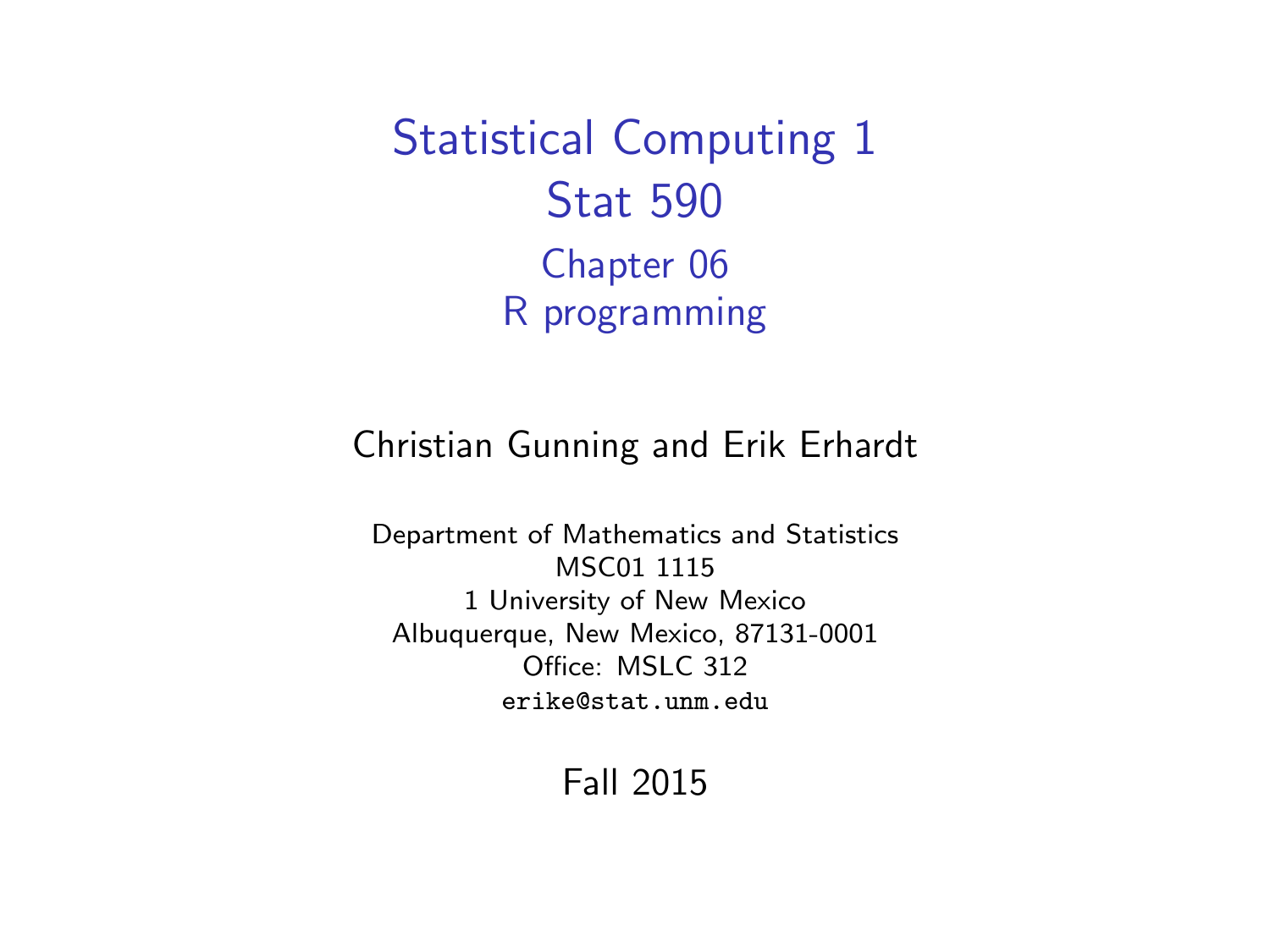## Part 1, Outline

Flow control: Looping

[http://cran.r-project.org/doc/manuals/r-release/R-intro.html#](http://cran.r-project.org/doc/manuals/r-release/R-intro.html#Control-statements) [Control-statements](http://cran.r-project.org/doc/manuals/r-release/R-intro.html#Control-statements)

Functions: How to write your own

[http://cran.r-project.org/doc/manuals/r-release/R-intro.html#](http://cran.r-project.org/doc/manuals/r-release/R-intro.html#Writing-your-own-functions) [Writing-your-own-functions](http://cran.r-project.org/doc/manuals/r-release/R-intro.html#Writing-your-own-functions)

Plotting: A brief intro to **lattice**.

<http://lattice.r-forge.r-project.org/>

Debugging: How to identify and fix problems.

[http:](http://www.stats.uwo.ca/faculty/murdoch/software/debuggingR/debug.shtml)

[//www.stats.uwo.ca/faculty/murdoch/software/debuggingR/debug.shtml](http://www.stats.uwo.ca/faculty/murdoch/software/debuggingR/debug.shtml)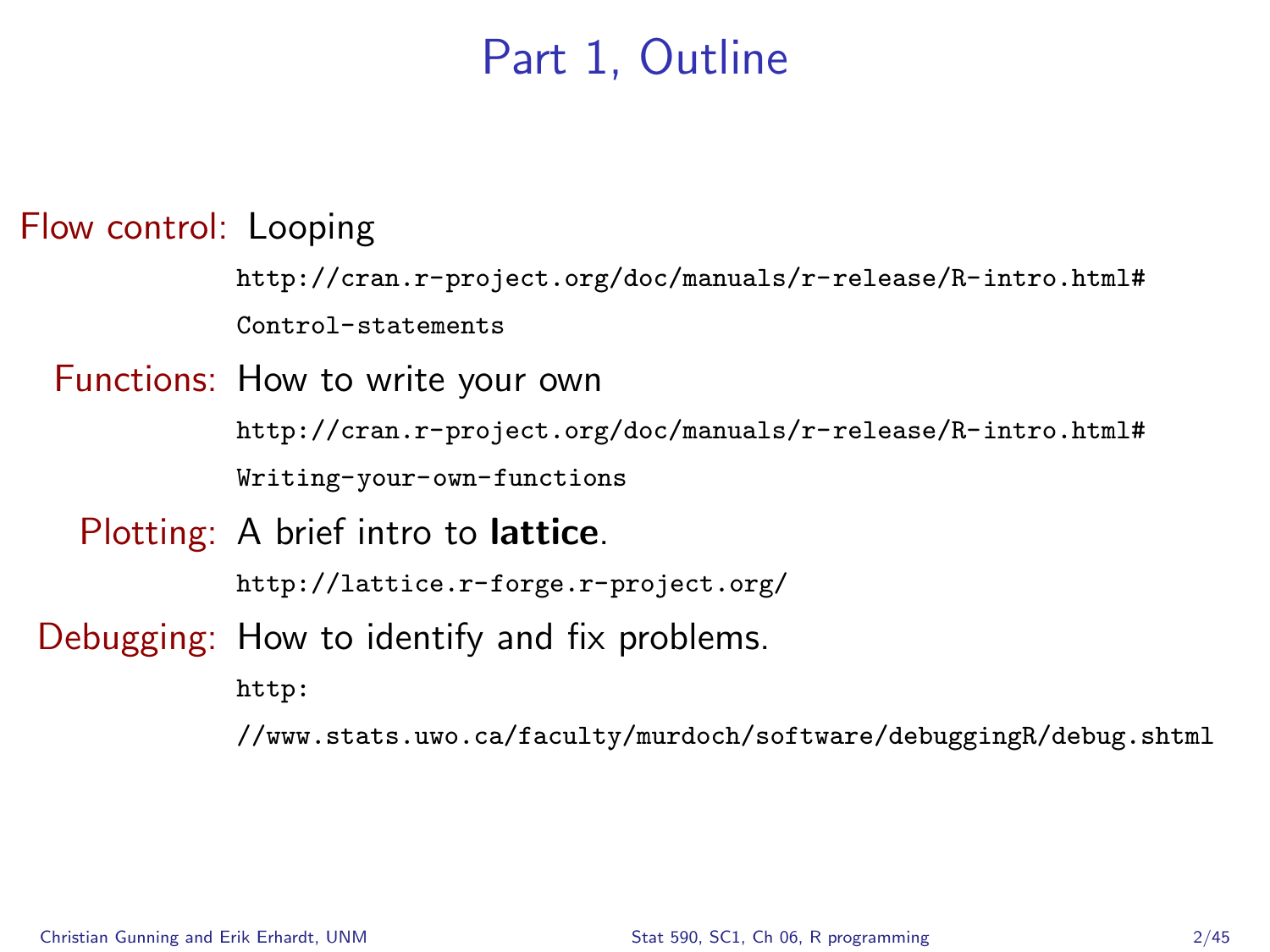### Syntax Reminder

```
# Define an object
# Use parens () for grouping & order of operations
my.vector \leftarrow (1:5) / 10# Use brackets [] to index object
myvector[-1:-2]## [1] 0.3 0.4 0.5
# Function calls also use parens
my.sum <- sum(my.vector)
# Normally a new-line separates expressions. We can also use ;
# Try to avoid this.
aa \leftarrow 1:5; bb \leftarrow 5:1; sum(aa*bb)
## [1] 35
```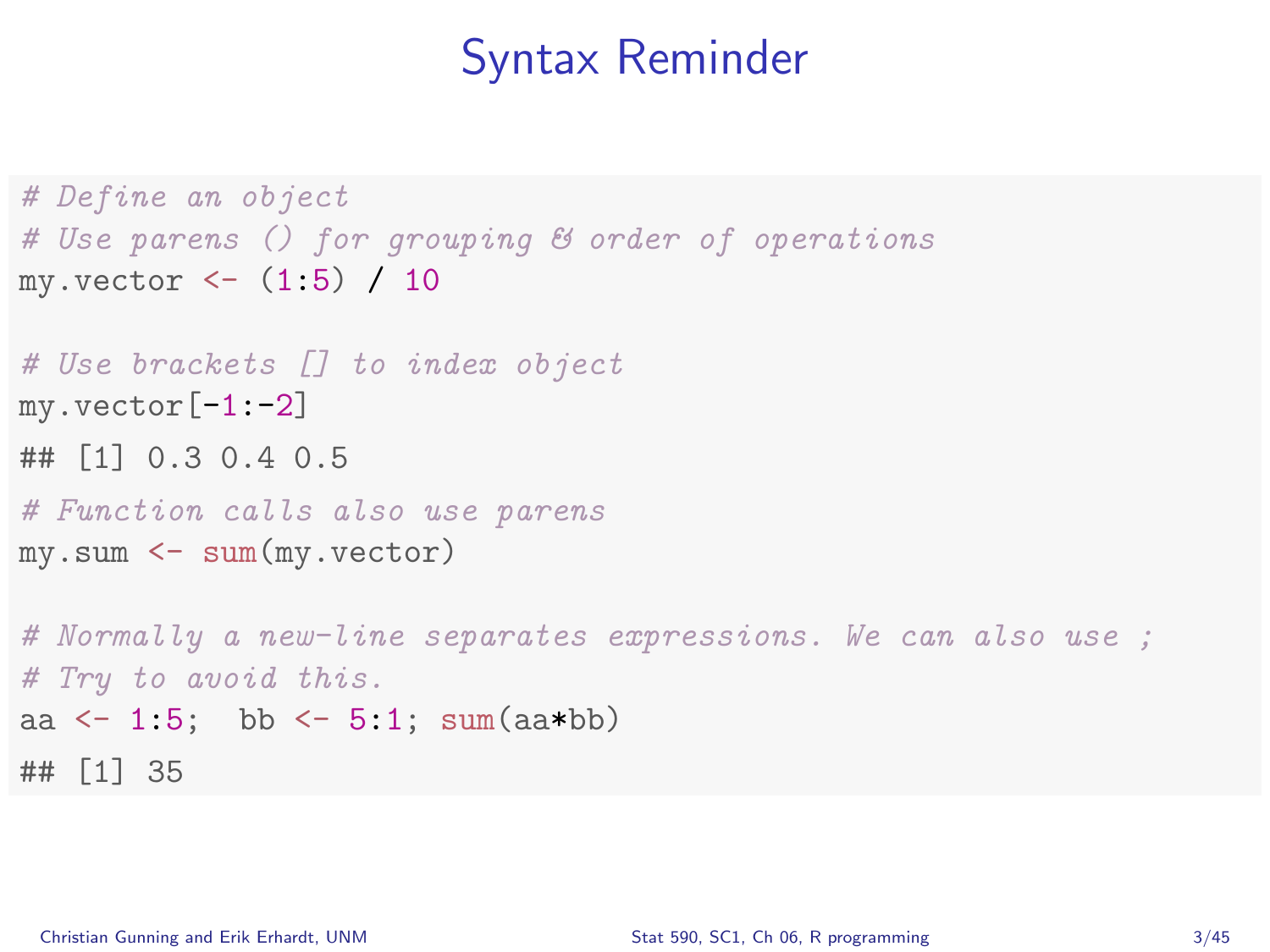# Flow Control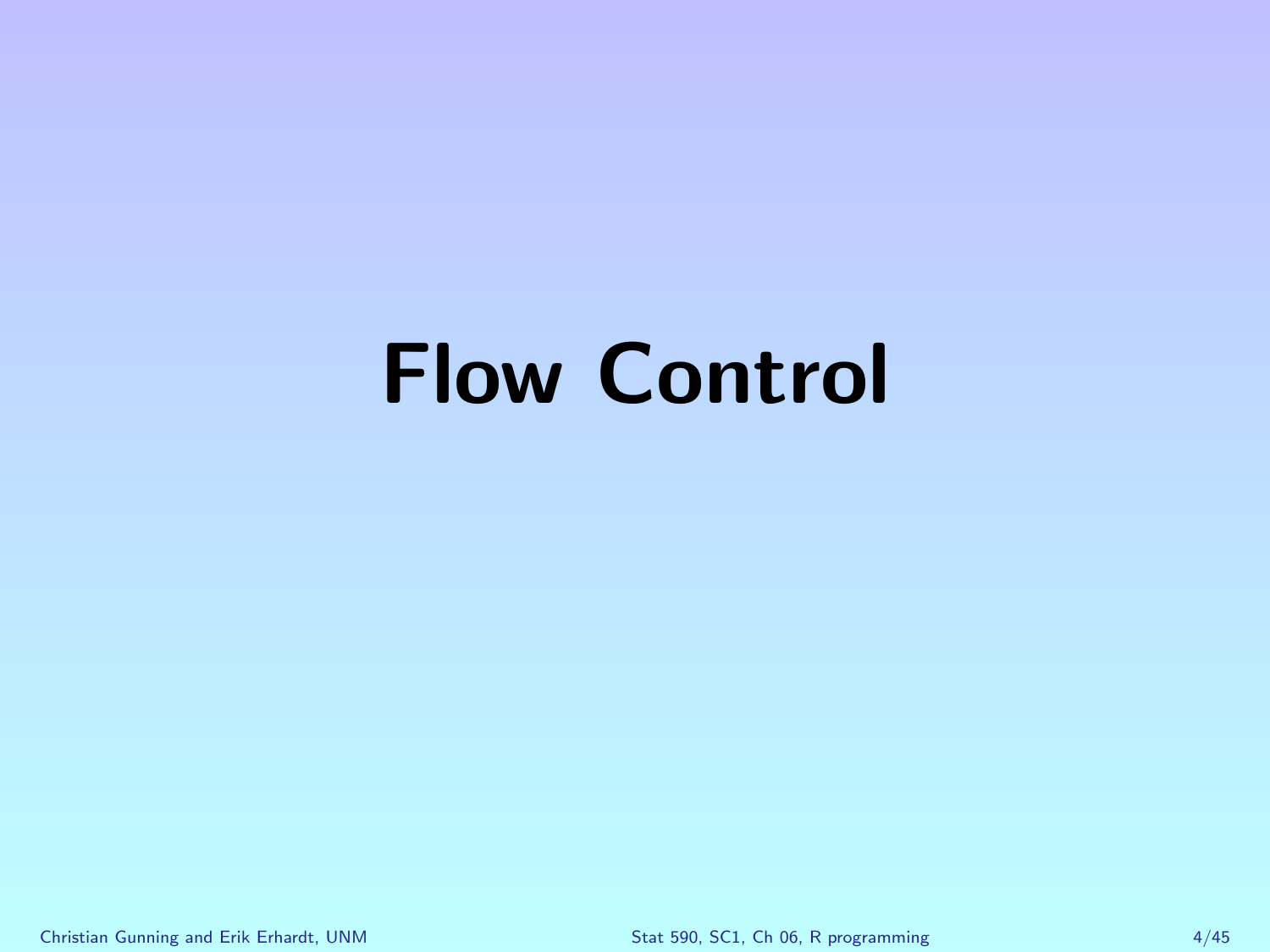## if

```
# Inspect
my.sum
## [1] 1.5
# Each line is a single expression.
# Use braces \{\} to group multiple expressions together.
if (my.sum < 10) {
  my.vector <- my.vector * 10
  my.sum <- sum(my.vector)
}
# Has anything changed?
my.sum
## [1] 15
```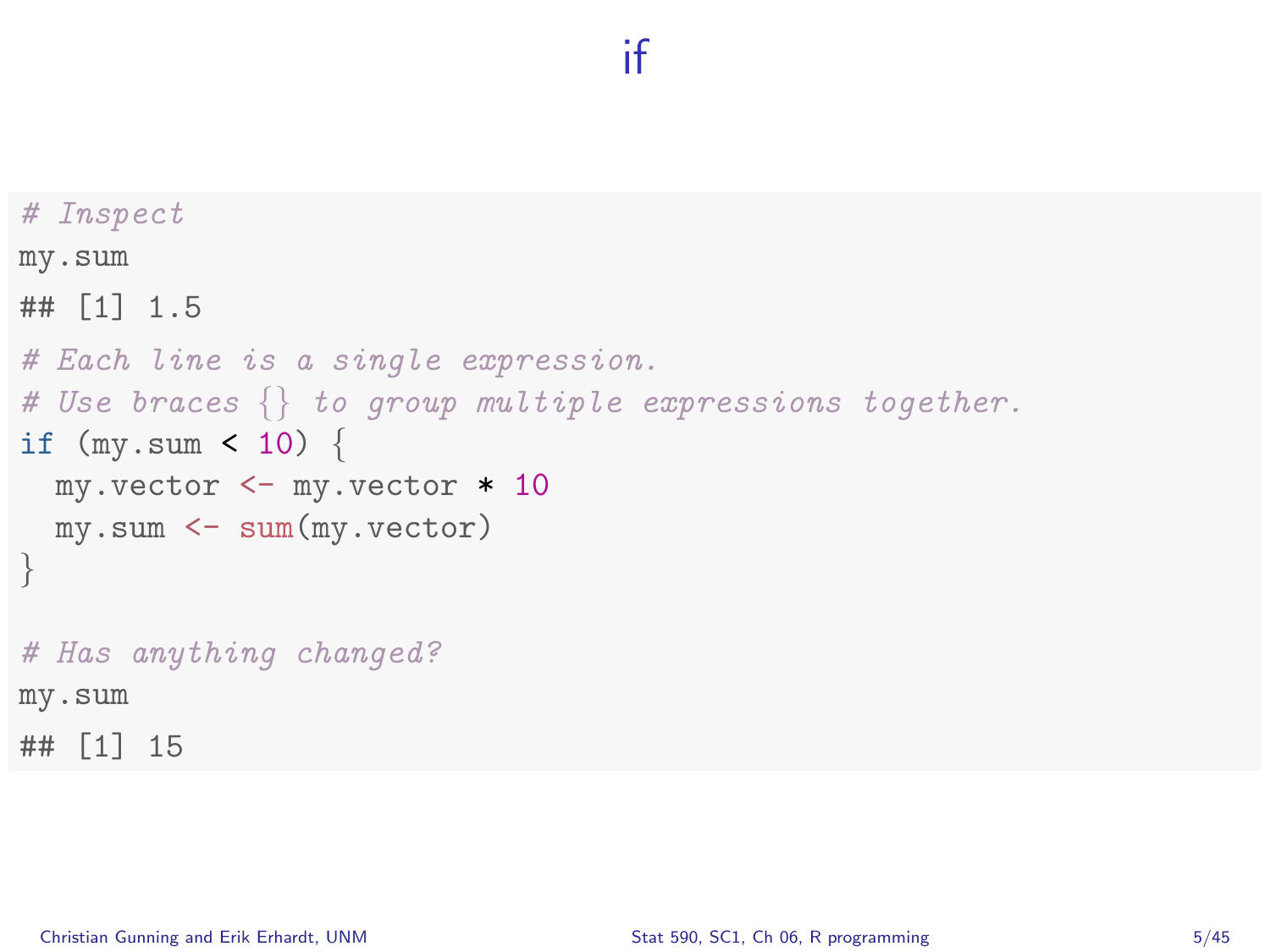# if/else

```
# Inspect
my.sum
## [1] 15
# Each line is a single expression.
# Use braces \{\} to group multiple expressions together.
if (my.sum < 10) {
  my.vector <- my.vector * 10
  my.sum <- sum(my.vector)
} else {
  my.sum \leftarrow NA}
# Has anything changed?
my.sum
## [1] NA
```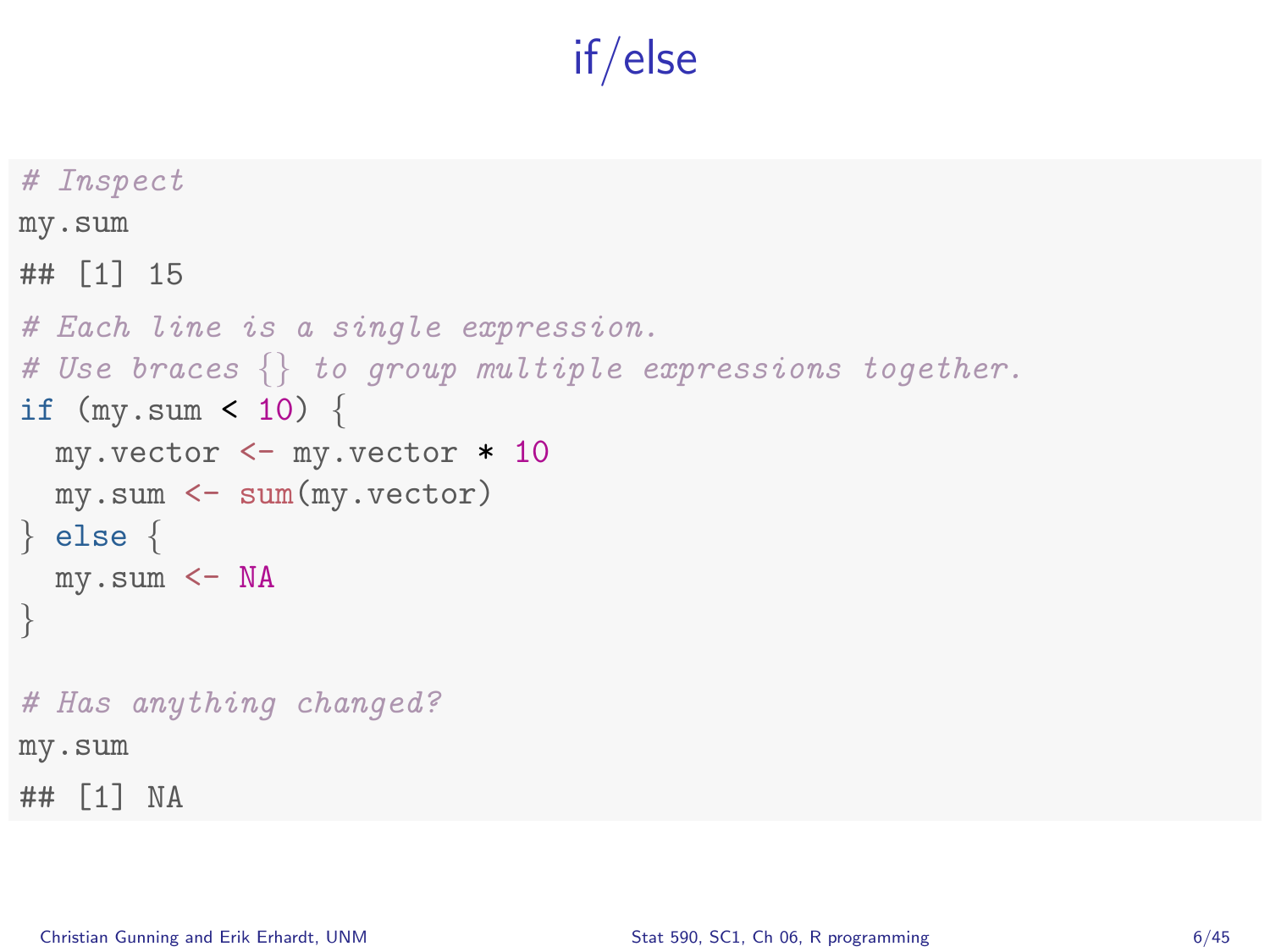# for loop

#### When is a **for** loop useful?

```
my.sum <- sum(my.vector)
# bad use of for loop
my.sum.log < -0# add up element-by-element
for (ii in my. vector) \{my.sum.loop <- my.sum.loop + ii
}
# compare the results
my.sum == my.sum.loop
## [1] TRUE
```
for loops are slow. Use a vectorized R function when possible.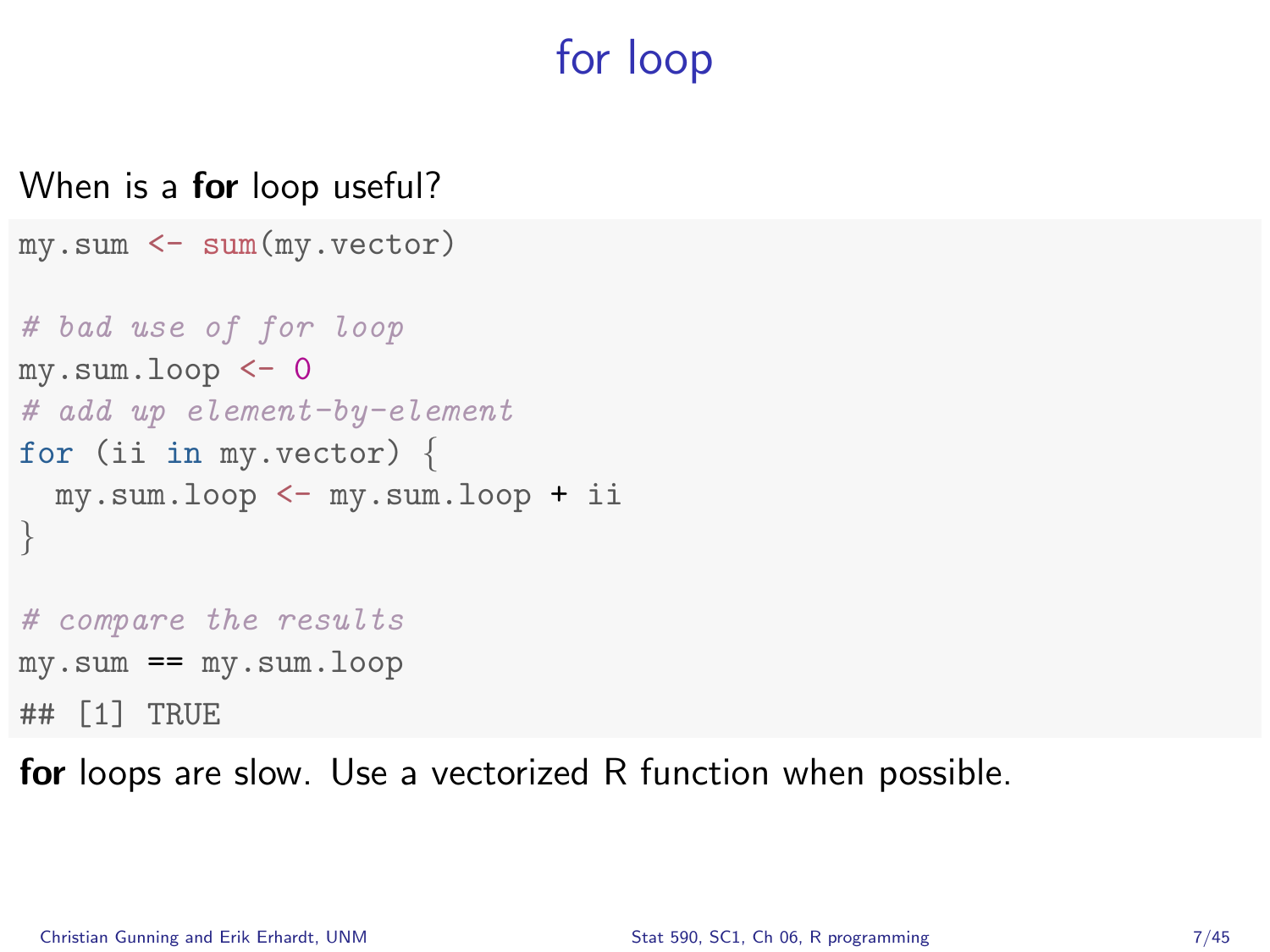# for loop

A for loop is required when each iteration depends on the previous iteration:  $N \le -10$ 

```
# compute Fibonacci numbers
# good use of for loop
my.fib \leftarrow c(0,1)for (ii in 2:N) {
  # we use previous iteration: ii - 1my.fib[i] + 1] \leq My.fib[i] + my.fib[i] - 1]}
# Examine results
my.fib
## [1] 0 1 1 2 3 5 8 13 21 34 55
```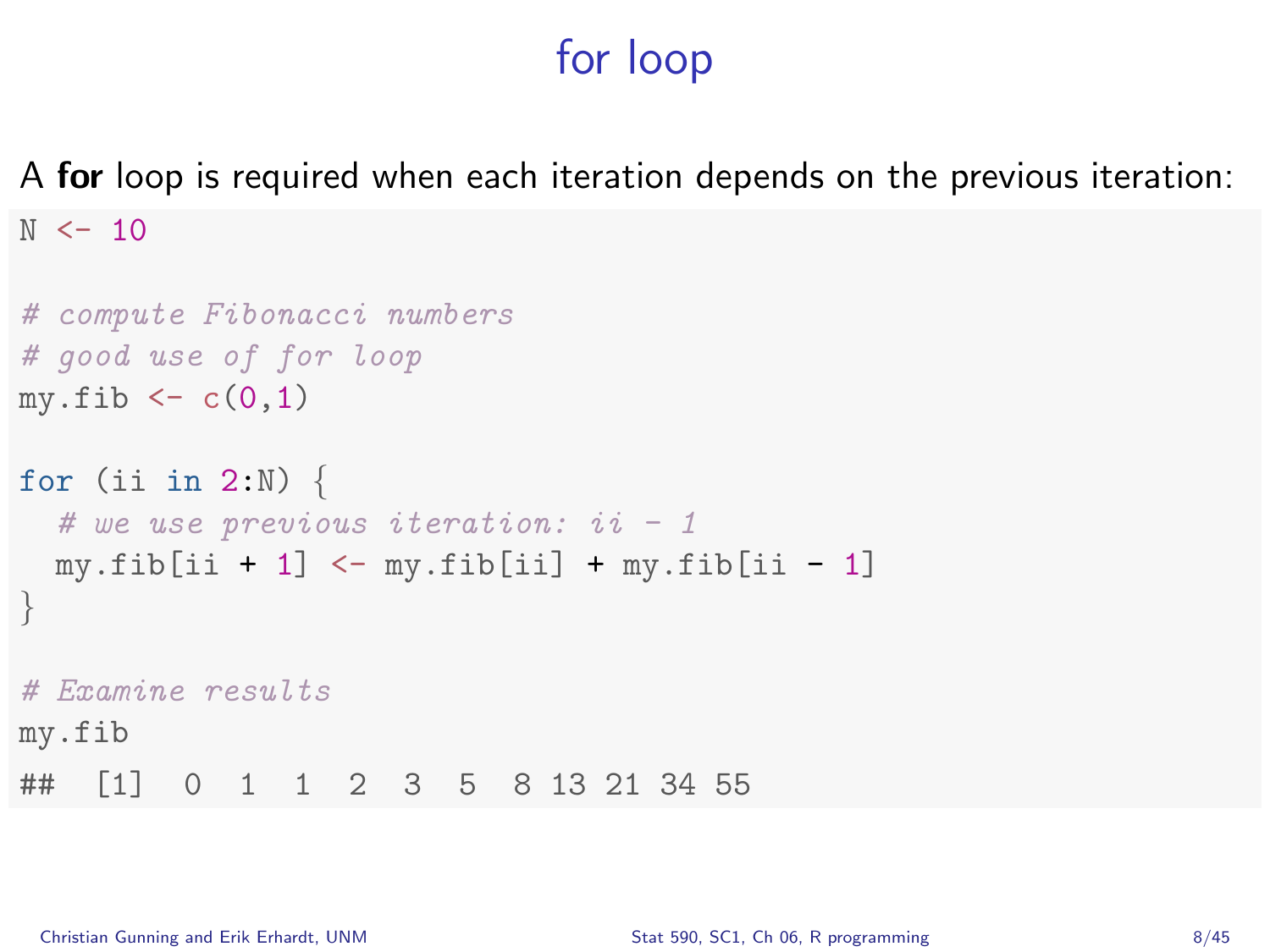# Writing Functions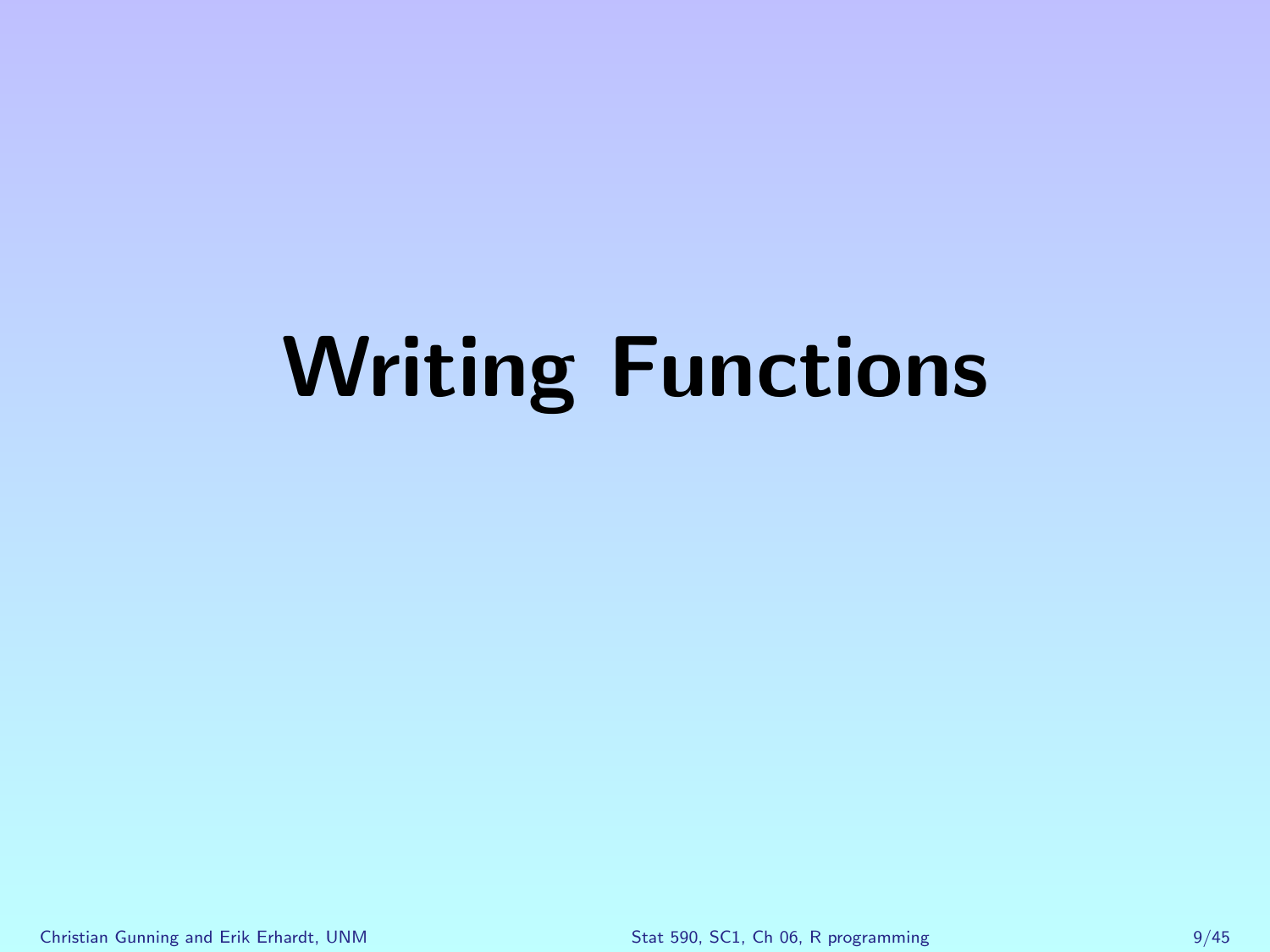# Functions are magic!

- Anything you do in R can be turned into a function.
- $\blacktriangleright$  Functions will make your life easier.
- $\triangleright$  Use comments in function code to explain behavior. You'll thank yourself later.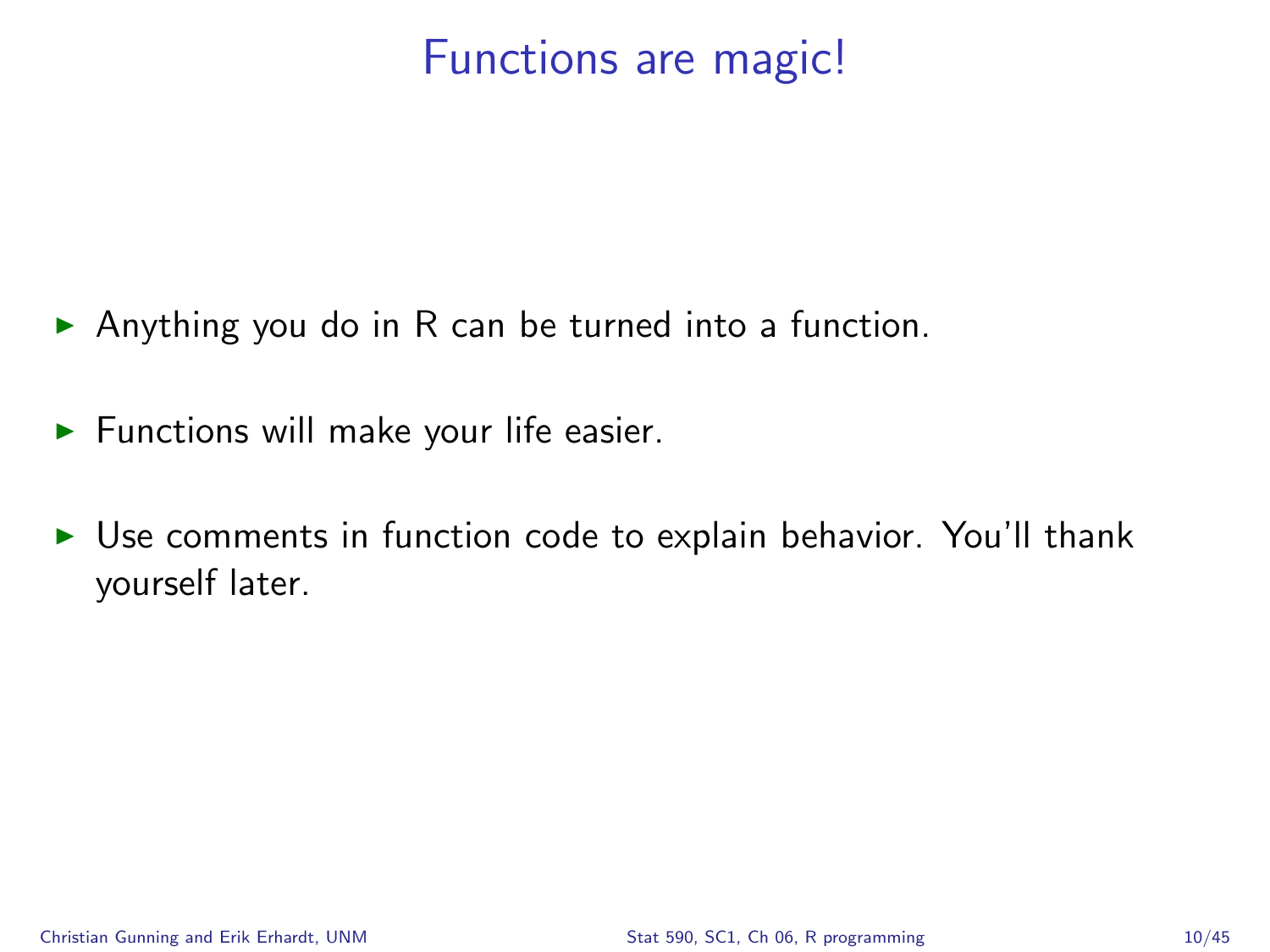# Write a function

```
# let's turn the previous slide into a function:
mk.fib \leq function(N, seed = c(0, 1)) {
  # takes a integer of length 1
  # and a seed of 2 fibonacci numbers to start with
  # return a length N+1 vector of fibonacci numbers
  fib \leq rep(NA, N + 1) # pre-initialize vector
  fib[1:2] <- seed
  for (ii in 2:N) {
    # we use previous iteration: ii - 1fib[ii + 1] \leftarrow fib[ii] + fib[ii - 1]}
  # Return the results
 return(fib)
}
# Now use it. Note that seed has a default value
mk.fib(5)## [1] 0 1 1 2 3 5
mk.fib(10)## [1] 0 1 1 2 3 5 8 13 21 34 55
                                  Stat 590, SC1, Ch 06, R programming 11/45
```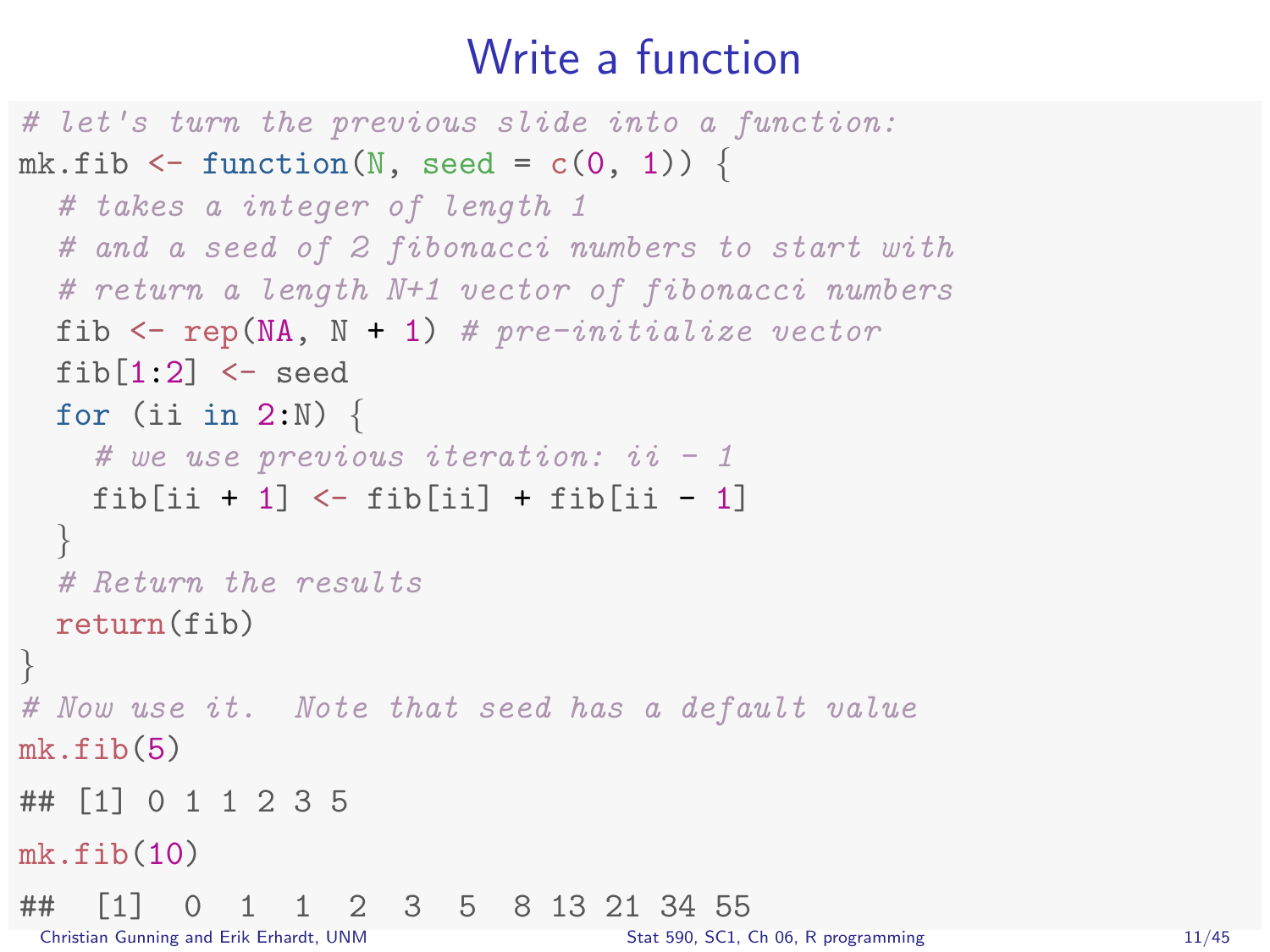#### Function arguments

```
# the seed argument has a default value
# that is used unless another is specified
mk.fib(5)## [1] 0 1 1 2 3 5
# We can specify the seed if desired
mk.fib(5, seed = c(5, 8))## [1] 5 8 13 21 34 55
# If we specify all arguments by name,
# then order doesn't matter
mk.fib(seed = c(5, 8), N = 5)## [1] 5 8 13 21 34 55
```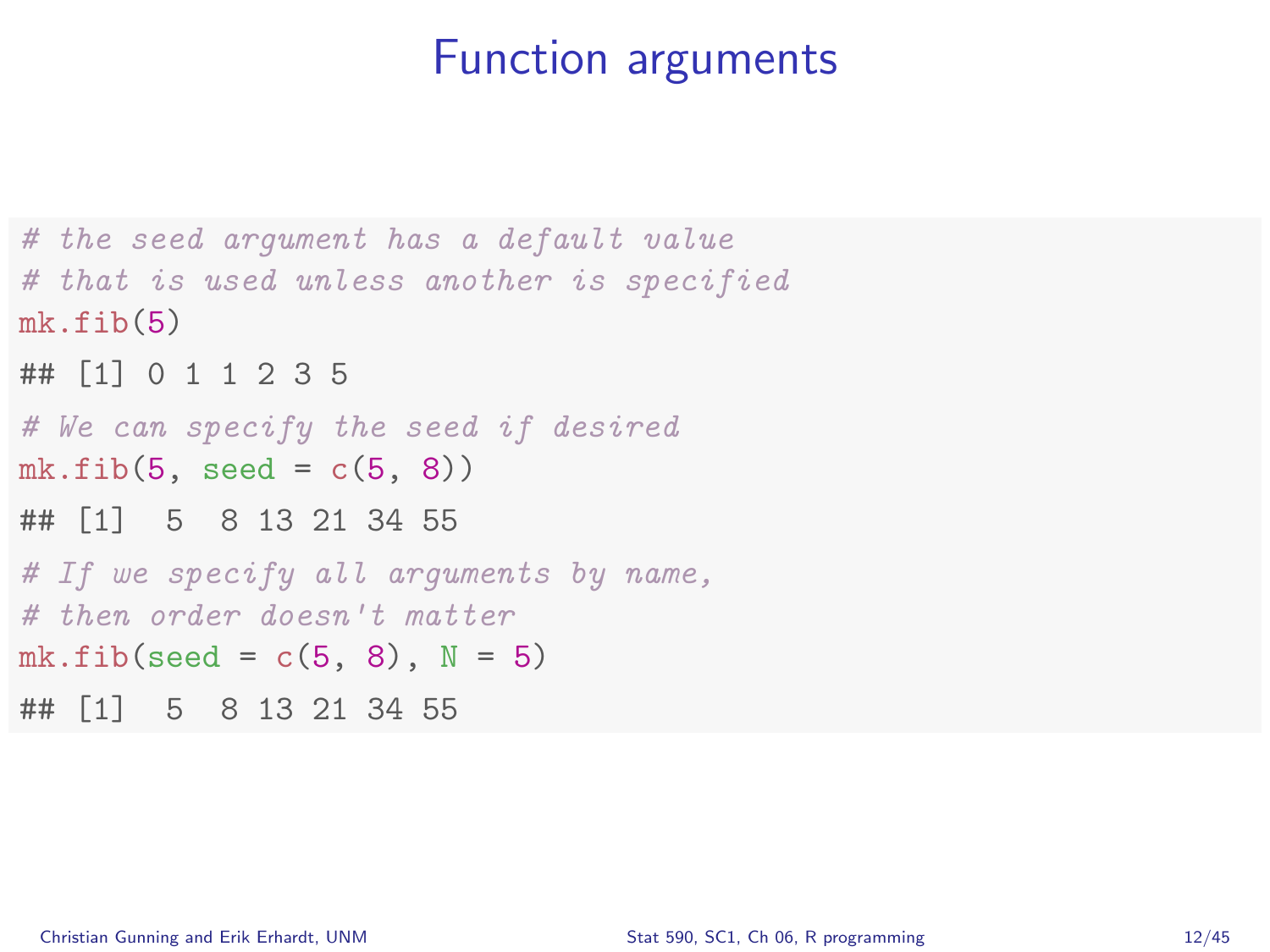# **Debugging**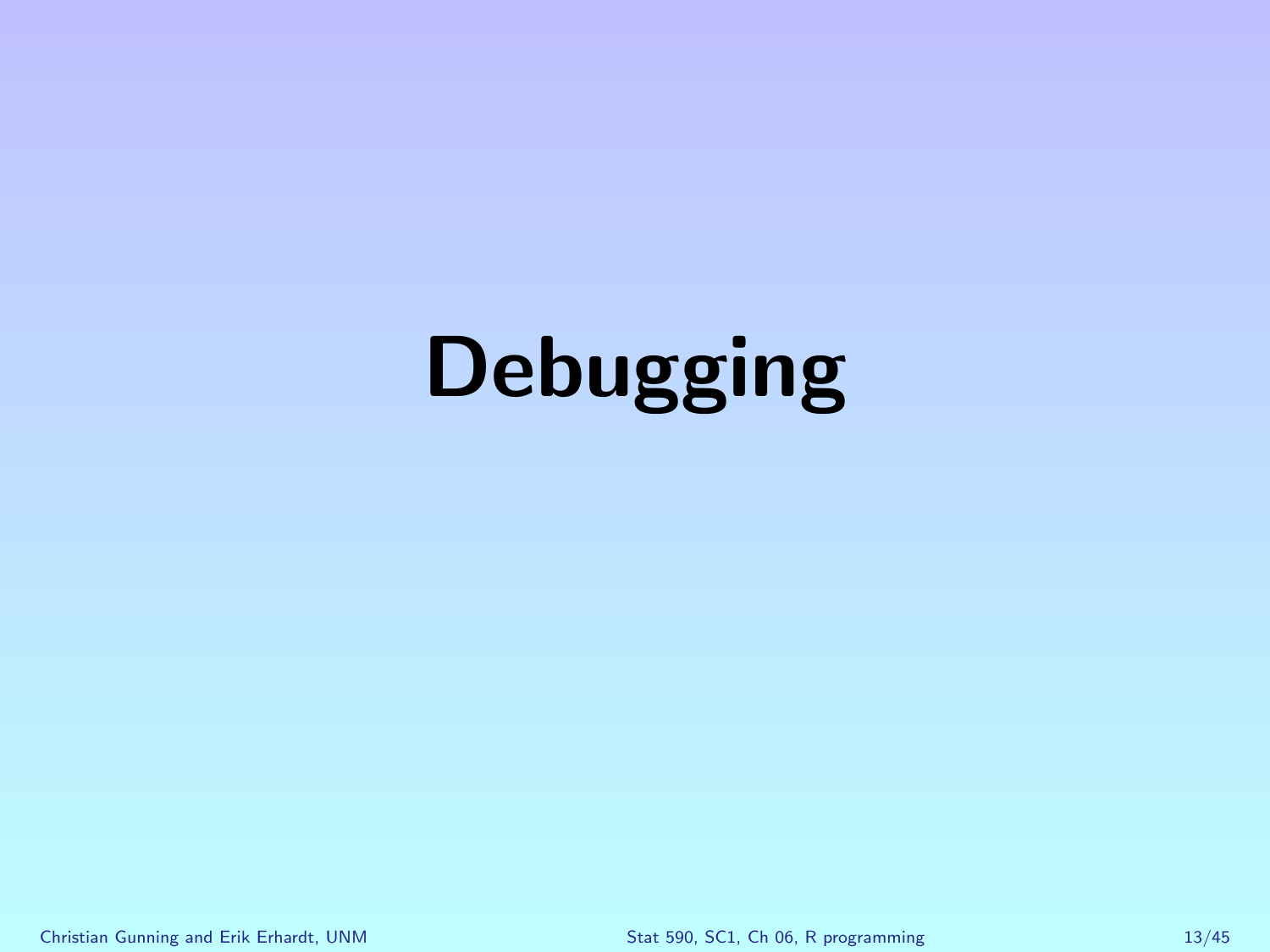### Read the error/warning message!

```
my.vector < - (1:3) / 1e6# A common mistake
for ( ii in 1:my.vector ) \{ print(ii) \}## Warning in 1:my.vector: numerical expression has 3 elements:
only the first used
## [1] 1
# What's going on?
length(my.vector)
## [1] 3
1:length(my.vector)
## [1] 1 2 3
```
Understanding error messages takes practice.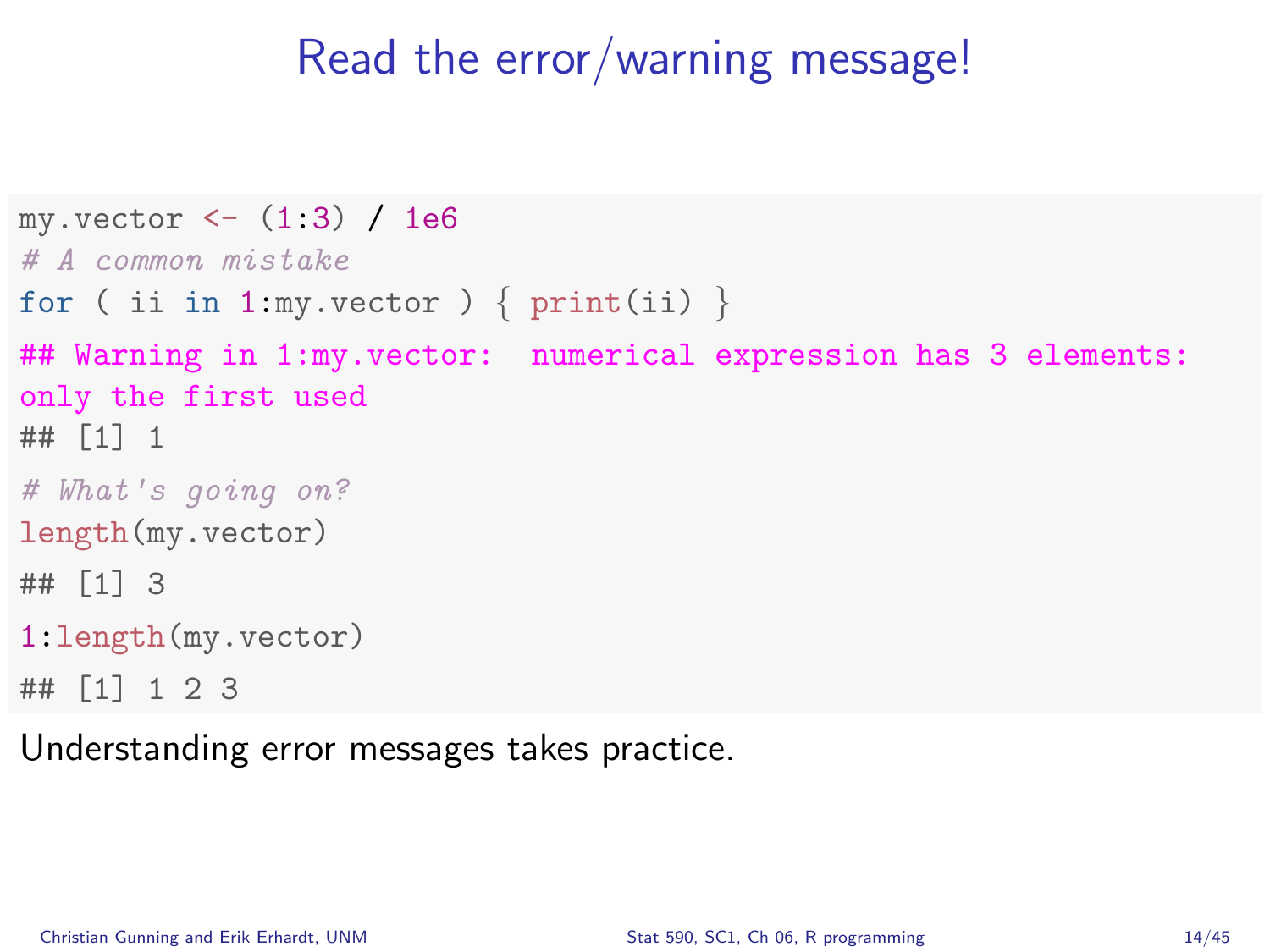## How are these different?

```
# We want either
for ( ii in 1:length(my.vector) ) { print(i) }
## [1] 1
## [1] 2
## [1] 3
# orfor ( ii in my. vector ) \{ print(ii) \}## [1] 1e-06
## [1] 2e-06
## [1] 3e-06
# but not this!
1:(1:5)
## Warning in 1:(1:5): numerical expression has 5 elements: only
the first used
## [1] 1
```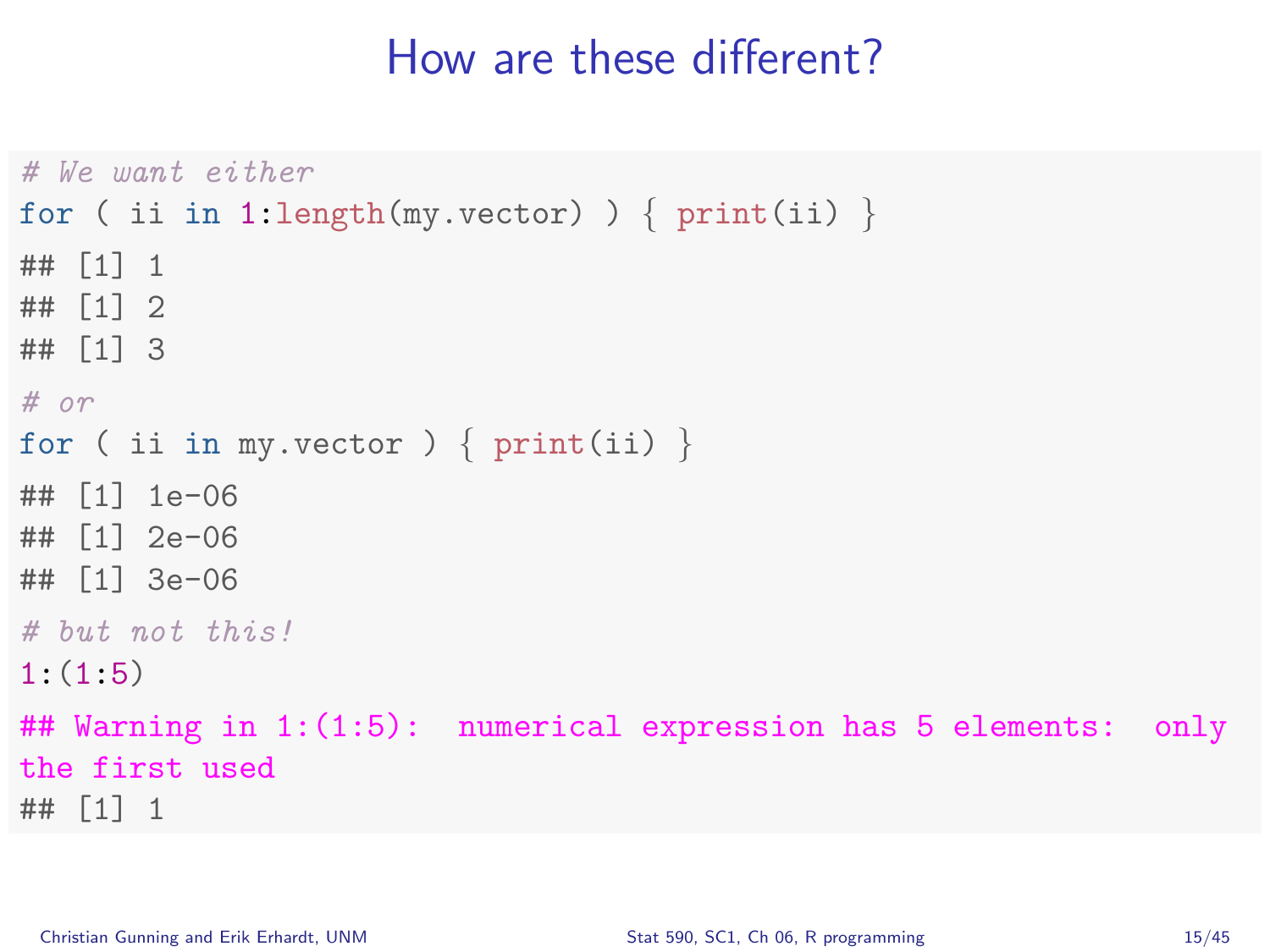# **Inspection**

```
# Let's use the previous function definition.
# Open a new script file and paste in the following:
mk.fib \le function(N, seed = c(0, 1)) {
  # If the author had commented this code better,
  # maybe he would have spotted the mistake.
  # Can you see what's wrong?
  for (ii in 1:N) \{seed[ii + 1] \le seed[ii] + seed[ii - 1]
  }
 return(seed)
}
# Now use it.
mk.fib(5)## Error in seed[ii + 1] \le seed[ii] + seed[ii - 1]: replacement
has length zero
```
What does the error say? Does it make sense?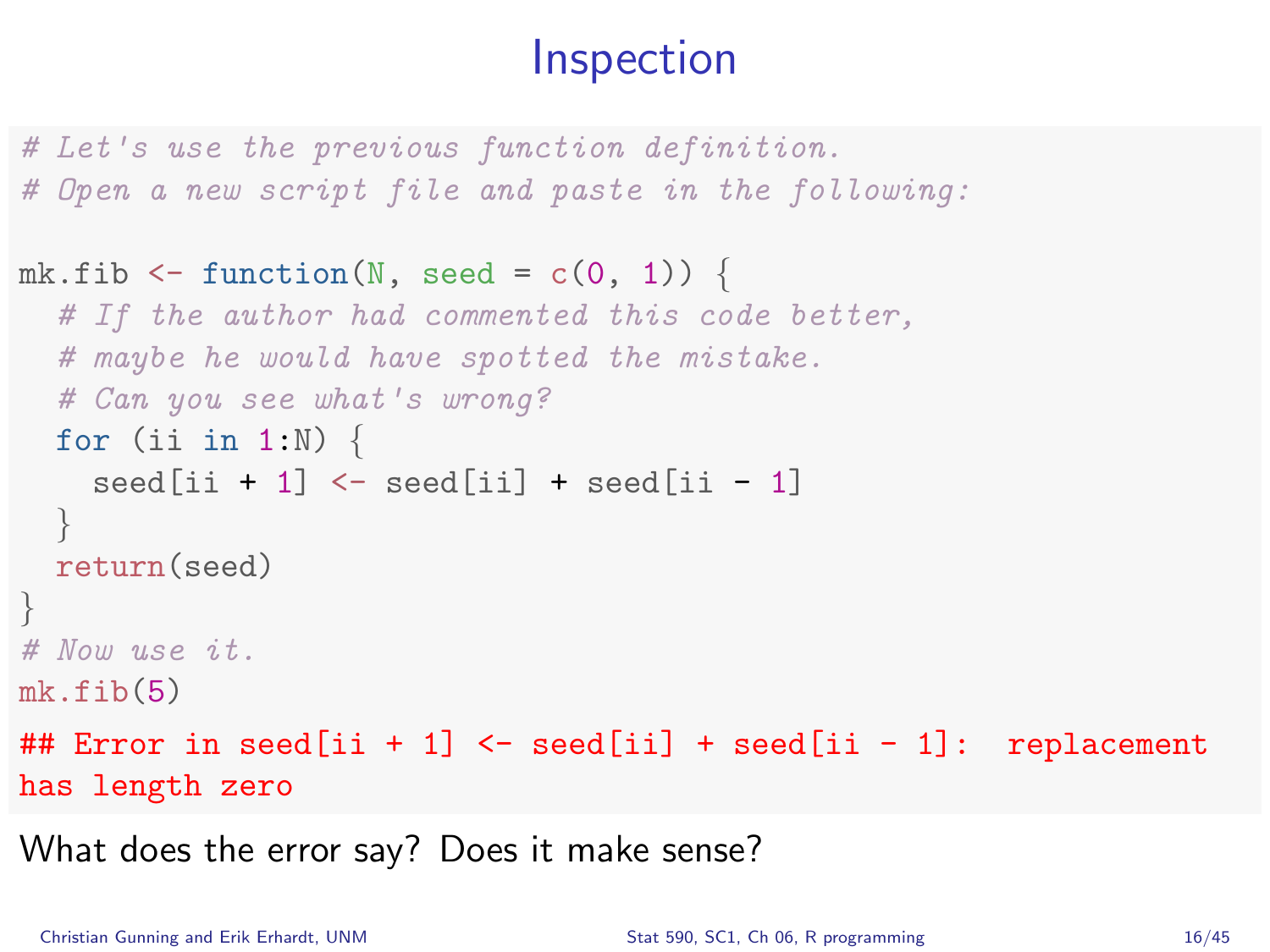# Inspecting a function with  $print()$

```
# Edit your script file
mk.fib \leq function(N, seed = c(0, 1)) {
  # Can you see what's wrong?
  for (ii in 1:N) {
    print(ii); print(seed) # ADD THIS LINE
    seed[ii + 1] \le seed[ii] + seed[ii - 1]
  }
 return(seed)
}
# Test the function
mk.fib(5)## [1] 1
## [1] 0 1
## Error in seed[ii + 1] <- seed[ii] + seed[ii - 1]: replacement
has length zero
```
- $\blacktriangleright$  Look closely at the output. When does the error happen?
- $\triangleright$  Raise your hand if you understand what's wrong!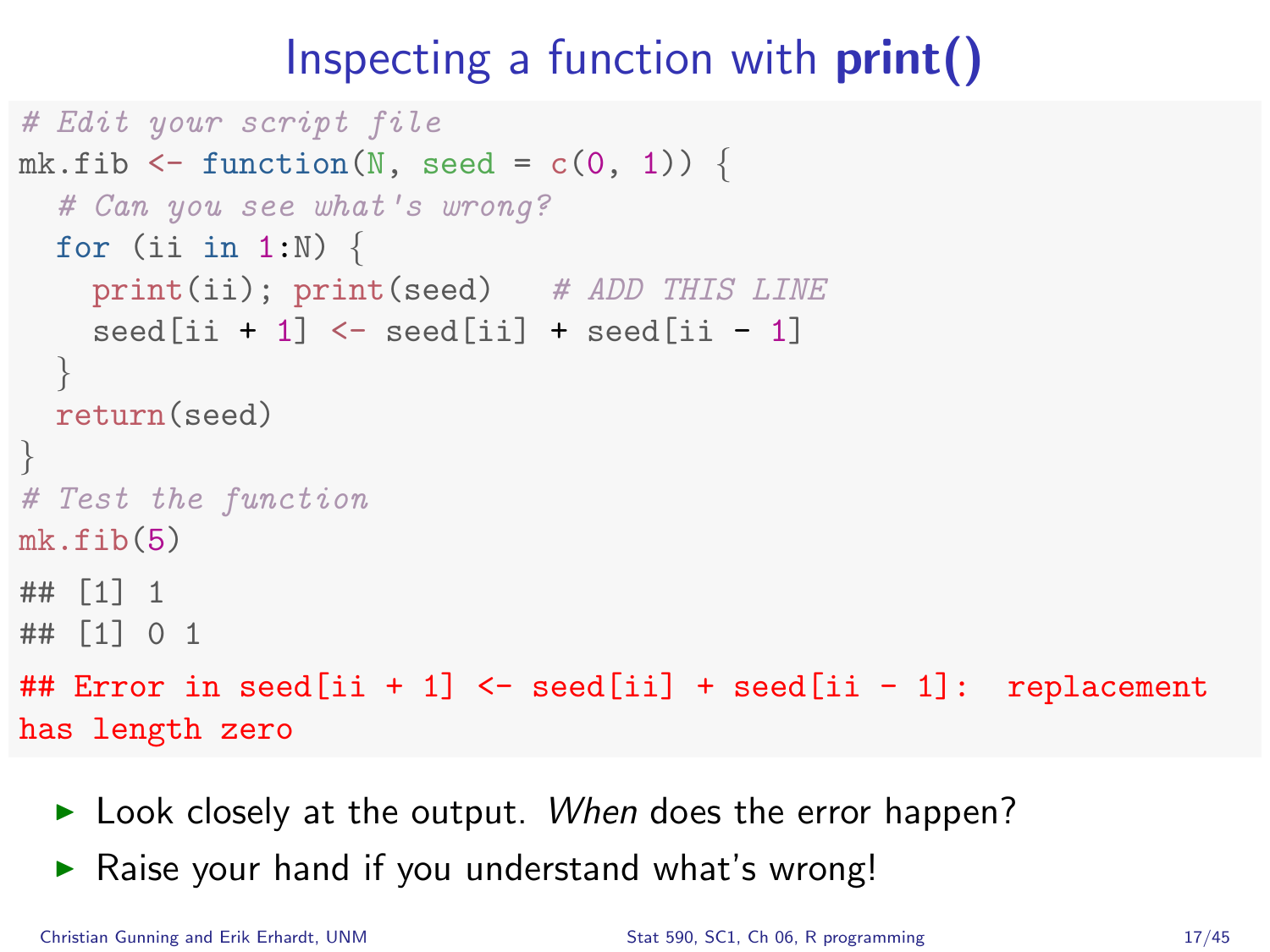## Inspecting a function with browser() browser()

is my favorite debugging tool.

```
# Edit your script file again
mk.fib \leq function(N, seed = c(0, 1)) {
  # Can you spot the mistake?
  for (ii in 1:N) \{print(paste("!! Entering browser with ii =", ii)) # ADD THIS LIN
    # browser() # ADD THIS LINE
    seed[i i + 1] \leq seed[i] + seed[i] - 1]}
 return(seed)
}
# Test the function
mk.fib(5)## [1] "!! Entering browser with ii = 1"
## Error in seed[ii + 1] \le seed[ii] + seed[ii - 1]: replacement
has length zero
```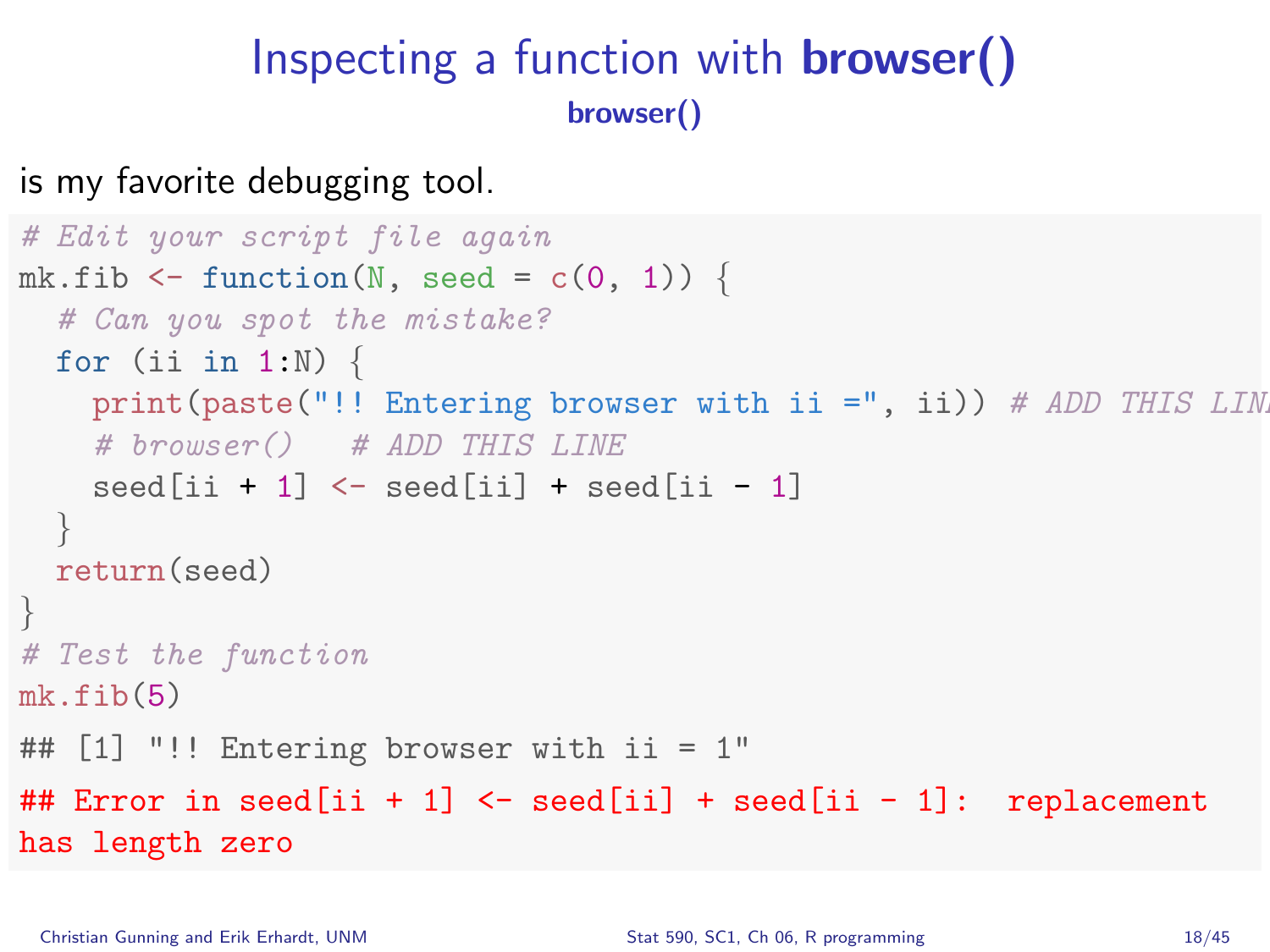# Inspection – Cont.

#### At the **Browse**[1] > prompt, try the following:

```
# Show the local environment
ls()# Check where we are in the loop
ii
# Check each part of the code
seed[ii]
seed[i i + 1]seed[ii - 1]
```
- $\blacktriangleright$  Can you correct the error now?
- $\triangleright$  Look at the help for **browser()** (e.g. ?browser), especially the **Details** section. When the error is corrected, how does **browser()** work?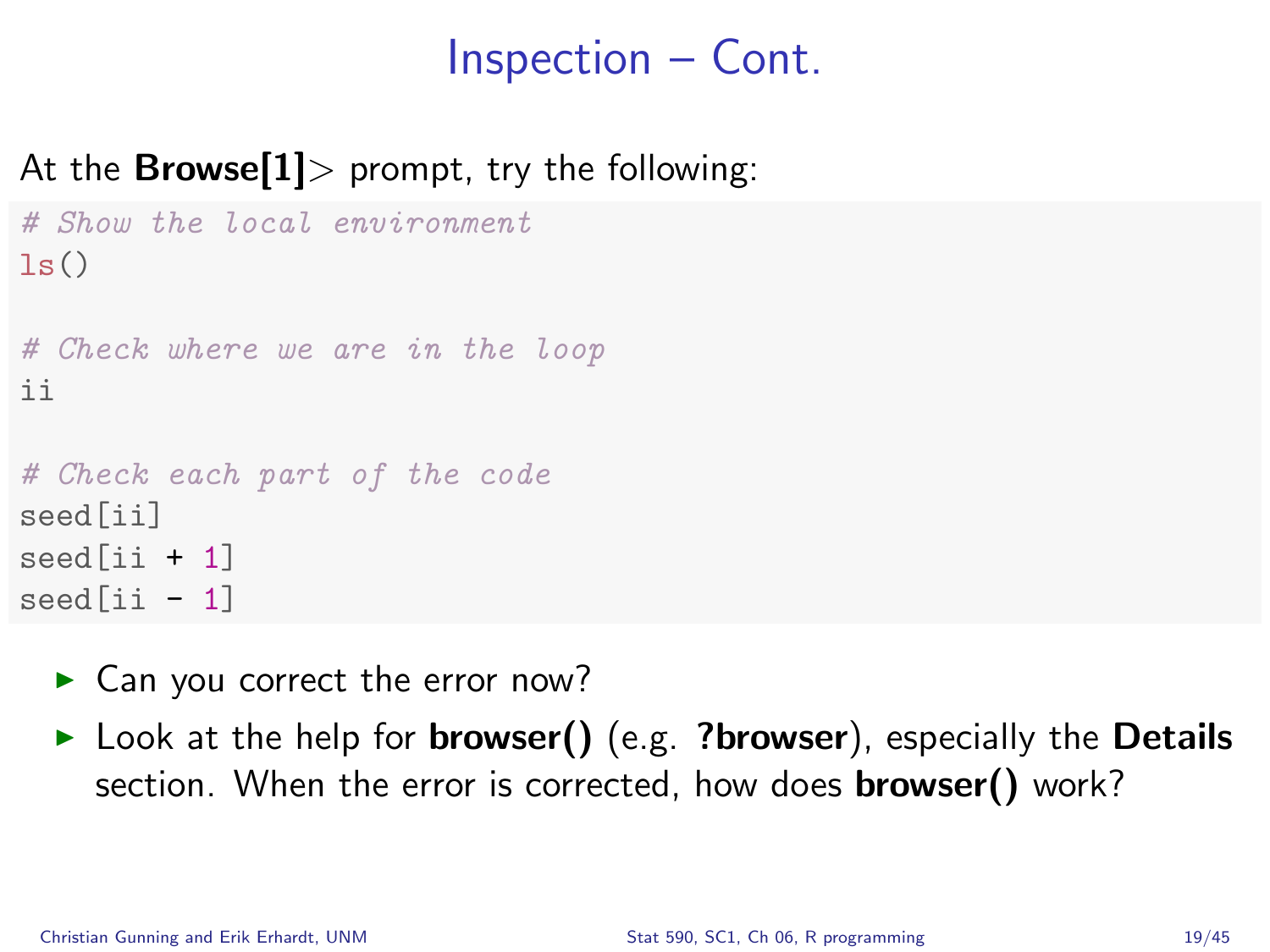#### Software Development Best Practices

These guidelines will help you write better code in less time:

- $\triangleright$  When you get stuck, take a break. Avoid working when frustrated or upset.
- E Learn your text editor: use keyboard shortcuts, syntax highlighting, and proper code indenting.
- $\triangleright$  Seek help early and often: ?help, Google, other students.
- $\triangleright$  Ask good questions prepare a minimal, commented, fully-reproducible example.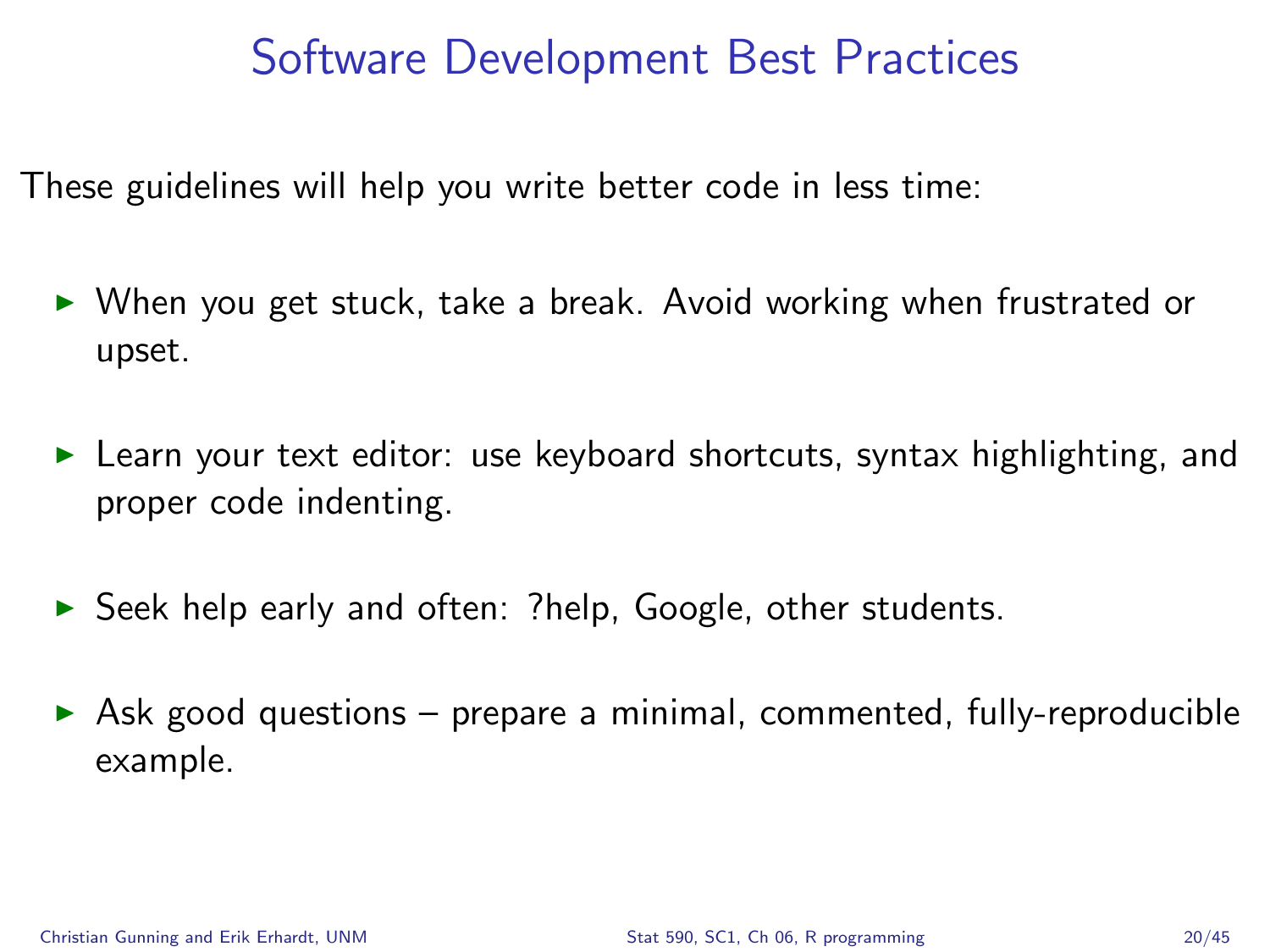### Part 2, Outline

Three powerful R programming techniques.

Partner with someone if you want, and fire up Rstudio!

Scoping: Using with() and within() <http://cran.r-project.org/doc/manuals/R-intro.html#Scope>

reshape2: Manipulating data.frames

<http://cran.r-project.org/web/packages/reshape2/index.html>

plyr: Split-apply-combine

<http://cran.r-project.org/web/packages/plyr/index.html>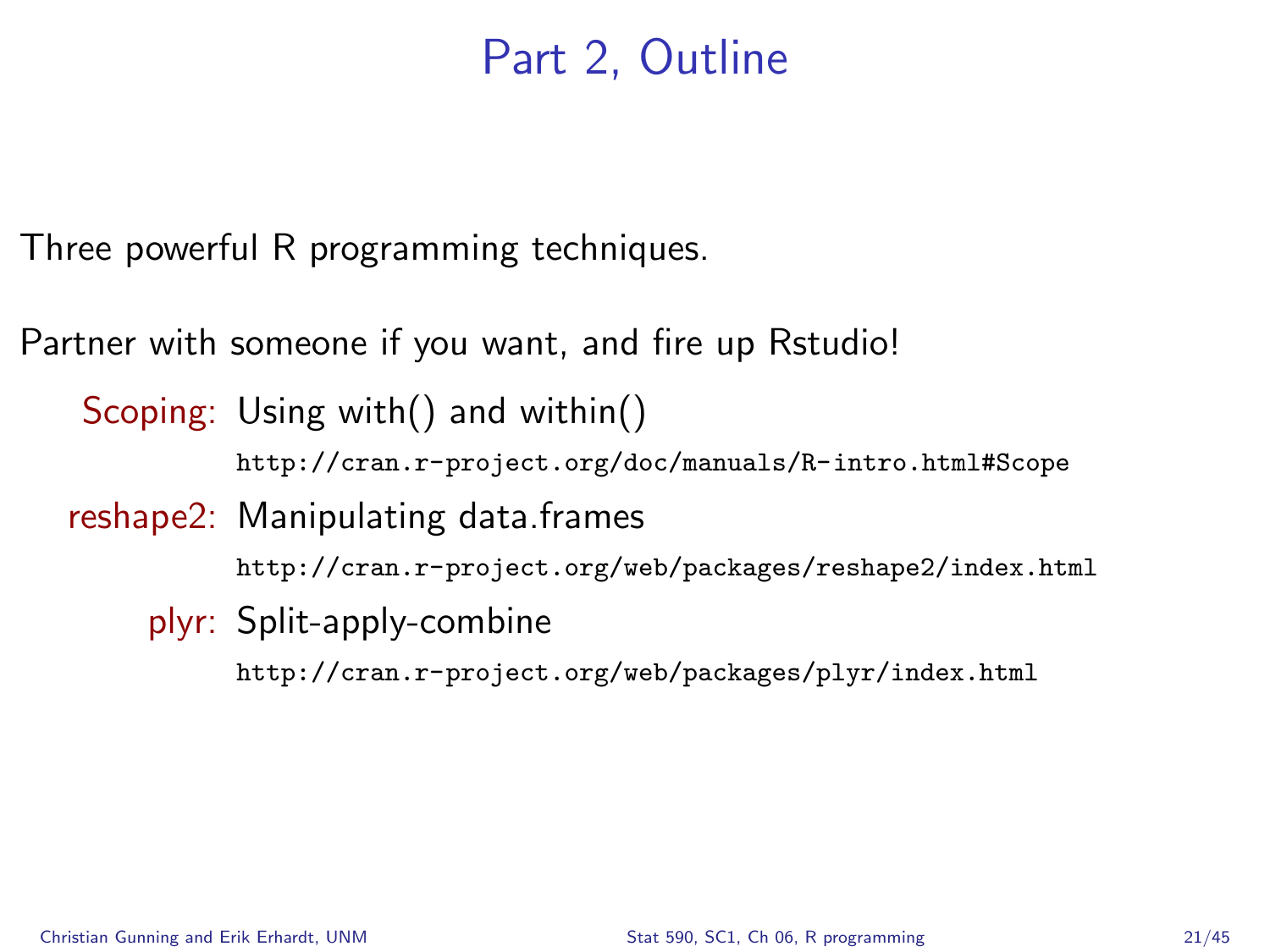### Let's start with packages.

```
# install.package("reshape2")
require(reshape2)
# install.package("plyr")
require(plyr)
# install.package("ggplot2")
require(ggplot2)
```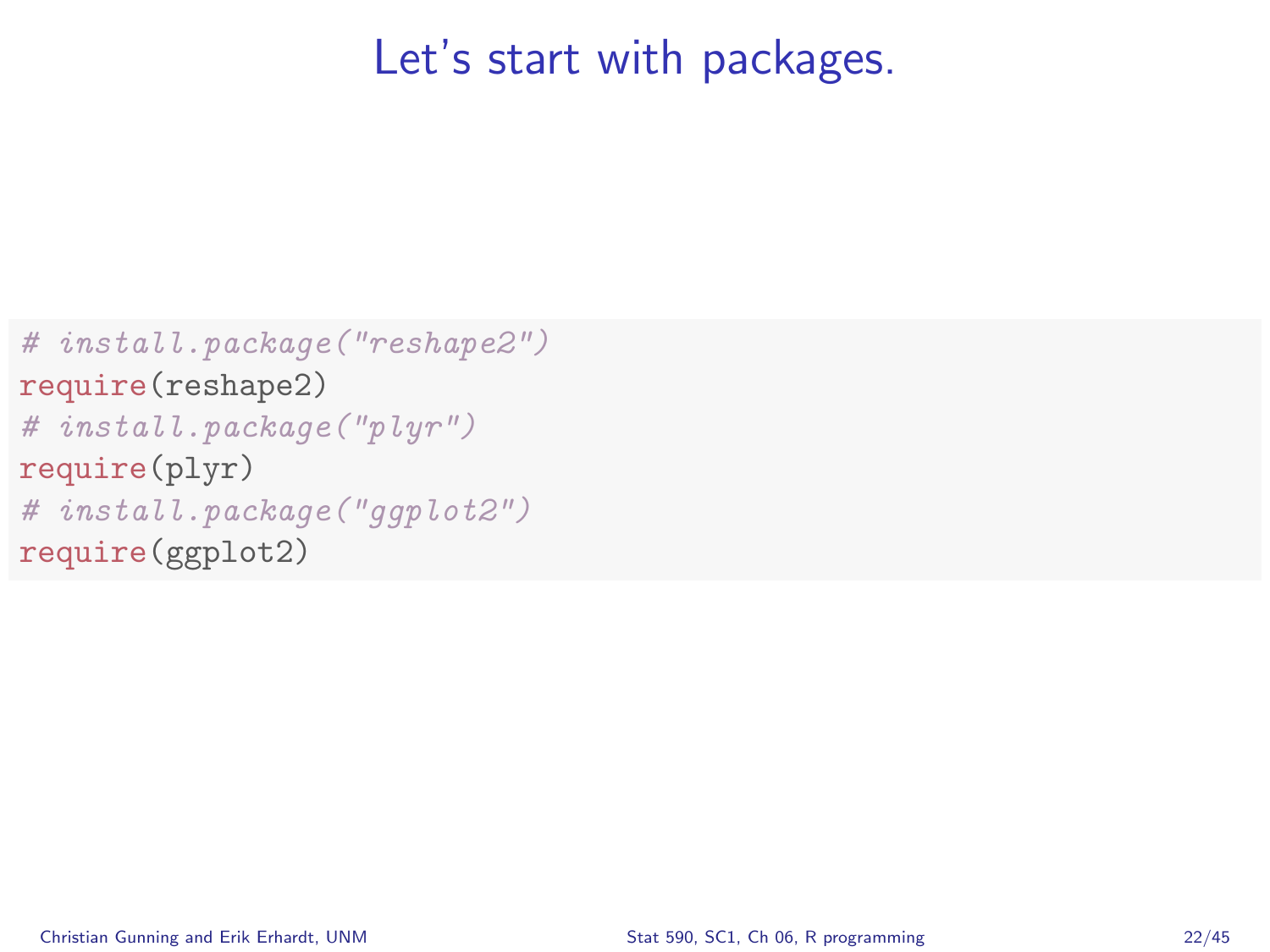# Scoping Where the Variables Live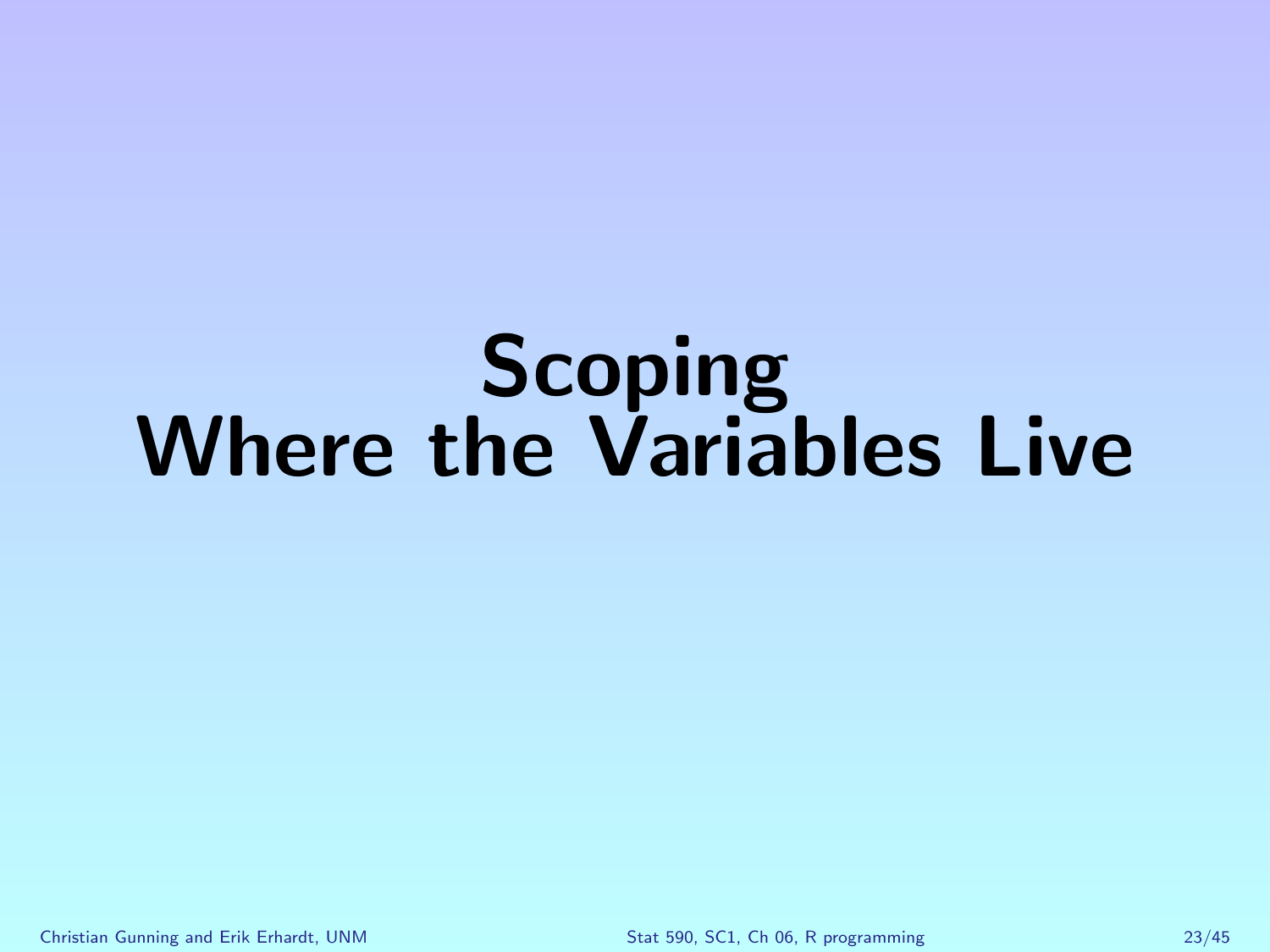# data.frame()

# Initialize some variables # Number of things  $N < - 1e4$ 

```
# Make a new dataframe of quantile functions
# for several distributions
# Why do we use , instead of ;
# And = instead of < -?quants <- data.frame(
  # Probability, from 0 to 1
 Pr = (1:(N - 1)) / N.
 norm = qnorm(Pr),
 pois = qpois(Pr, 5),
  gamma = \gammagamma(Pr, 3)
)
## Error in qnorm(Pr): object 'Pr' not found
Why is Pr not found?
```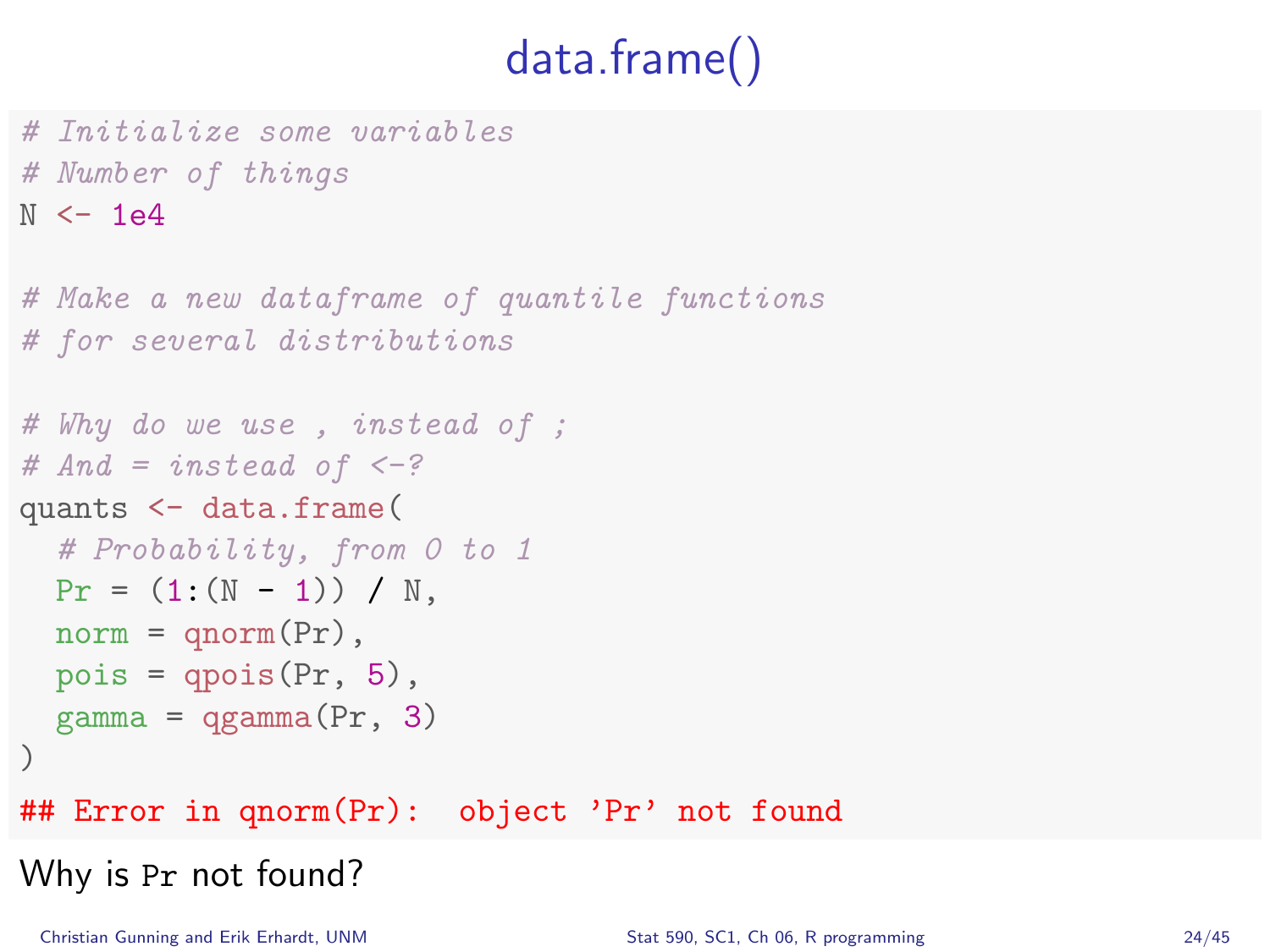# data.frame()

# create Pr first, then use in data.frame() function.

```
# Probability, from 0 to 1
Pr = (1:(N - 1)) / N
```

```
# Make a new dataframe of quantile functions
# for several distributions
quants <- data.frame(
 Pr = Pr.
 norm = qnorm(Pr),
 pois = qpois(Pr, 5),
 gamma = qgamma(Pr, 3))
# removing the variable we don't need anymore
rm(Pr)
```
Can you guess what quants looks like?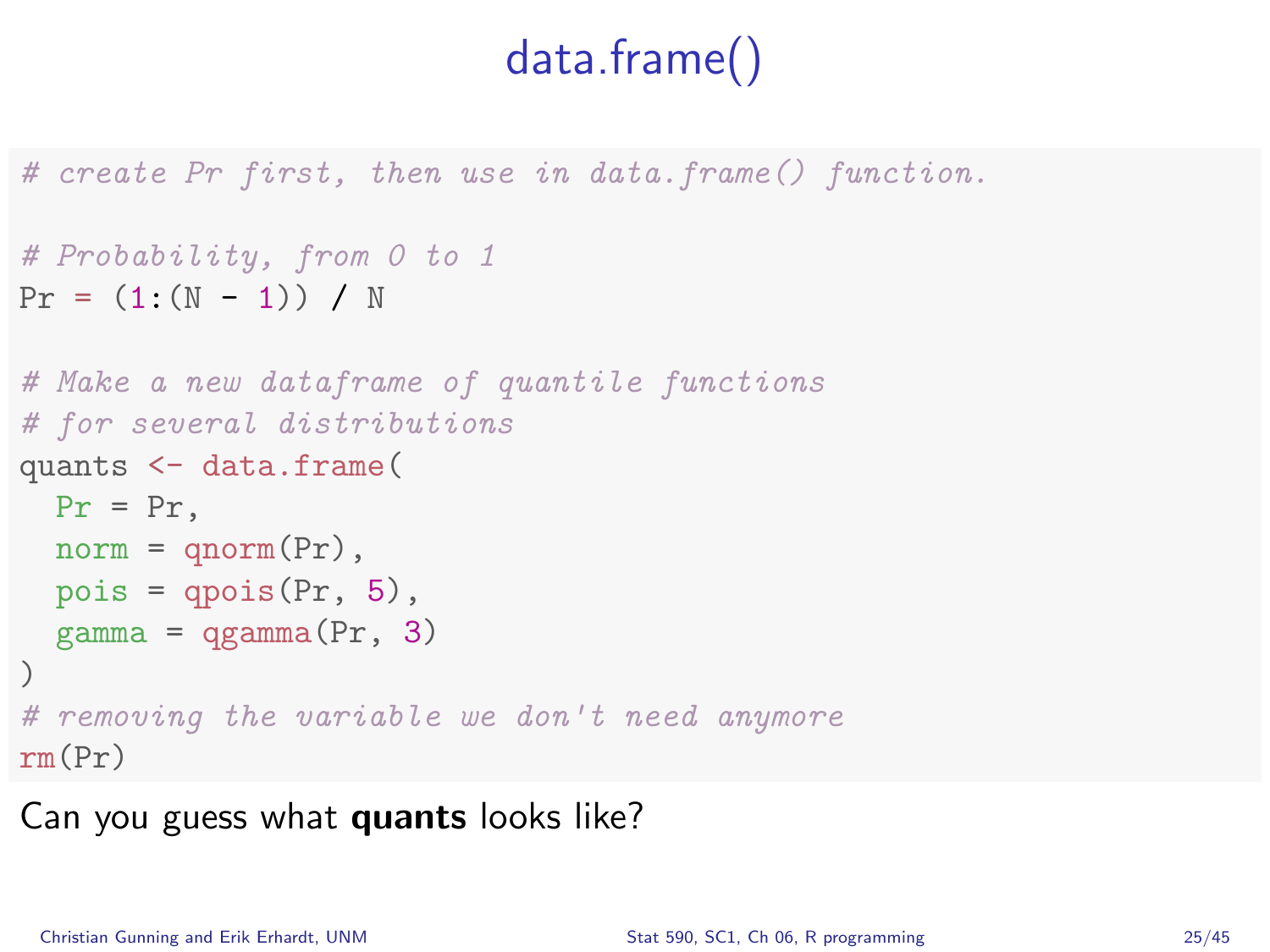# Where does pois live?

```
# Inspect
head(quants, 2)
## Pr norm pois gamma
## 1 1e-04 -3.719016 0 0.08617606
## 2 2e-04 -3.540084 0 0.10919865
str(quants)
## 'data.frame': 9999 obs. of 4 variables:
## $ Pr : num 1e-04 2e-04 3e-04 4e-04 5e-04 6e-04 7e-04 8e-04 9e-04 1e-03 ...
\# $ norm : num -3.72 -3.54 -3.43 -3.35 -3.29 ...
## $ pois : num 0 0 0 0 0 0 0 0 0 0 ...
## $ gamma: num 0.0862 0.1092 0.1255 0.1386 0.1497 ...
# Can we look at just one column?
head(pois, 2)
## Error in head(pois, 2): object 'pois' not found
# Let's tell R where to find it.
with(quants, head(pois, 2))
## [1] 0 0
head(quants$pois, 2)
\cdots \cdots \cdots \cdots Stat 590, SC1, Ch 06, R programming 26/45
```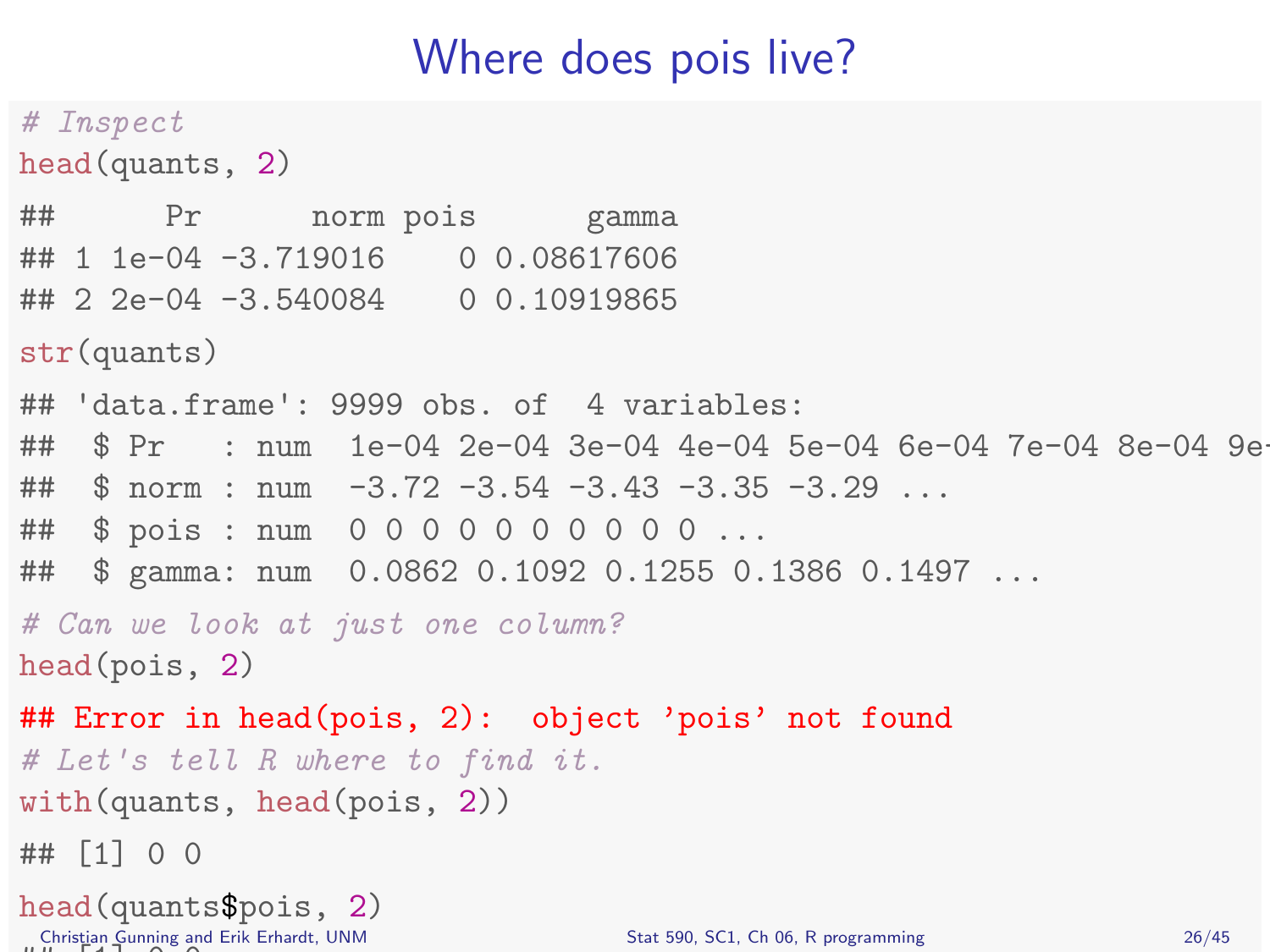# within() – like with() only more so.

```
# Make a new variable by modifying quants
# Why are we using \{ and ; now?
quants.within \leq within (quants, {
 norm.big <- (norm > pois) & (norm > gamma)
 pois.big <- (pois > norm) & (pois > gamma)
  # we can now use the above variables
 gamma.big <- !(norm.big | pois.big)
})
# Inspect
head(quants.within, 2)
## Pr norm pois gamma gamma.big pois.big norm.big
## 1 1e-04 -3.719016 0 0.08617606 TRUE FALSE FALSE
## 2 2e-04 -3.540084 0 0.10919865 TRUE FALSE FALSE
tail(quants.within, 2)
## Pr norm pois gamma gamma.big pois.big norm.big
## 9998 0.9998 3.540084 15 13.12493 FALSE TRUE FALSE
## 9999 0.9999 3.719016 15 13.92817 FALSE TRUE FALSE
```
Christian Gunning and Erik Erhardt, UNM [Stat 590, SC1, Ch 06, R programming](#page-0-0) 27/45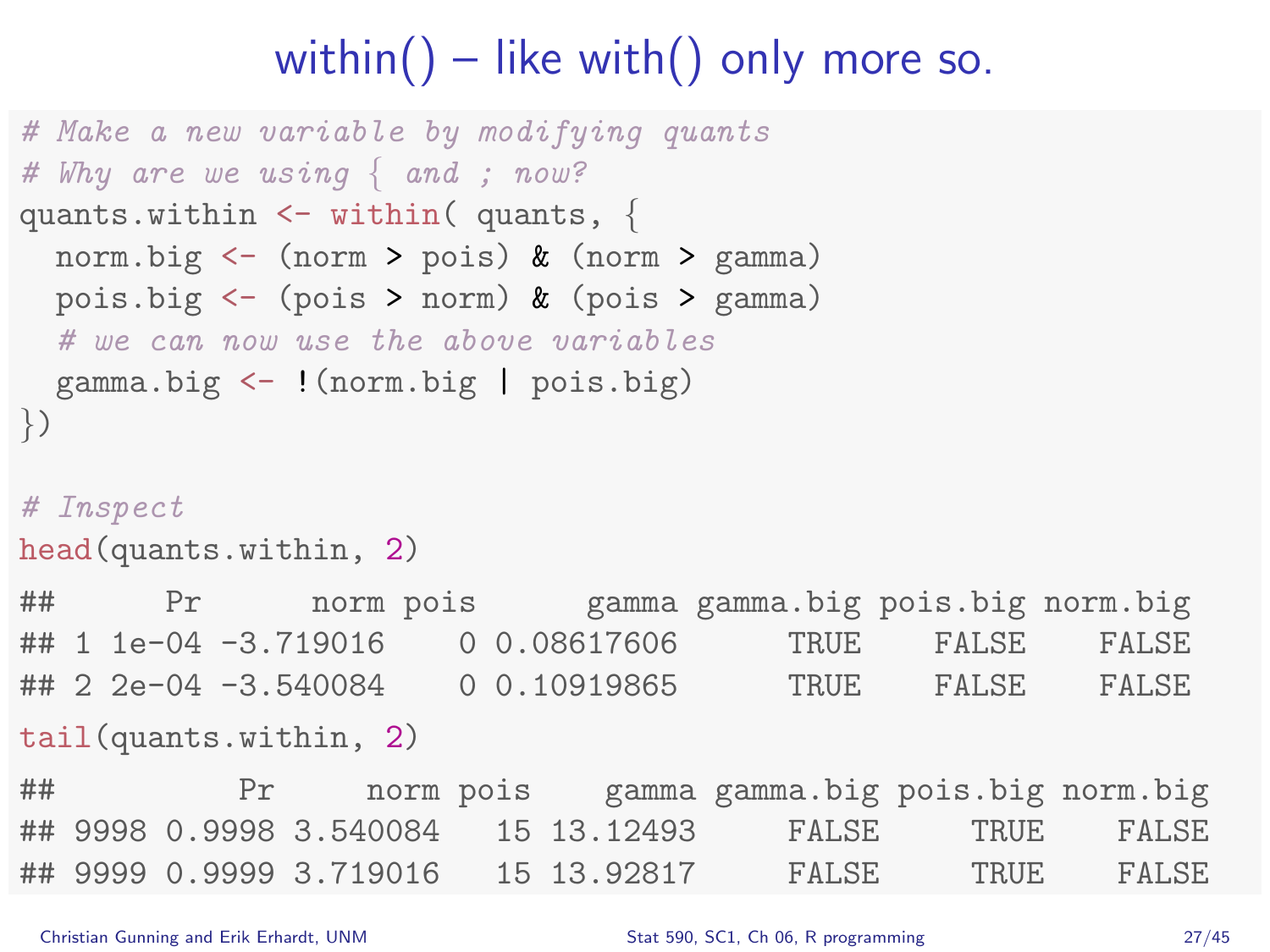#### subset knows where to look

```
Pr \leq 0.1 # Just checking, we removed this variable
## Error in eval(expr, envir, enclos): object 'Pr' not found
# Only return rows matching the condition
# Subset looks inside quants for Pr
quants.tails <- subset(quants, Pr < 0.005 | Pr > 0.995)
```

```
# Inspect dimensions: how many rows did we start with?
dim(quants.tails)
## [1] 98 4
# Use subset to remove a column
quants.sub <- subset(quants, select = -pois)
head(quants.sub, 2)
## Pr norm gamma
## 1 1e-04 -3.719016 0.08617606
## 2 2e-04 -3.540084 0.10919865
```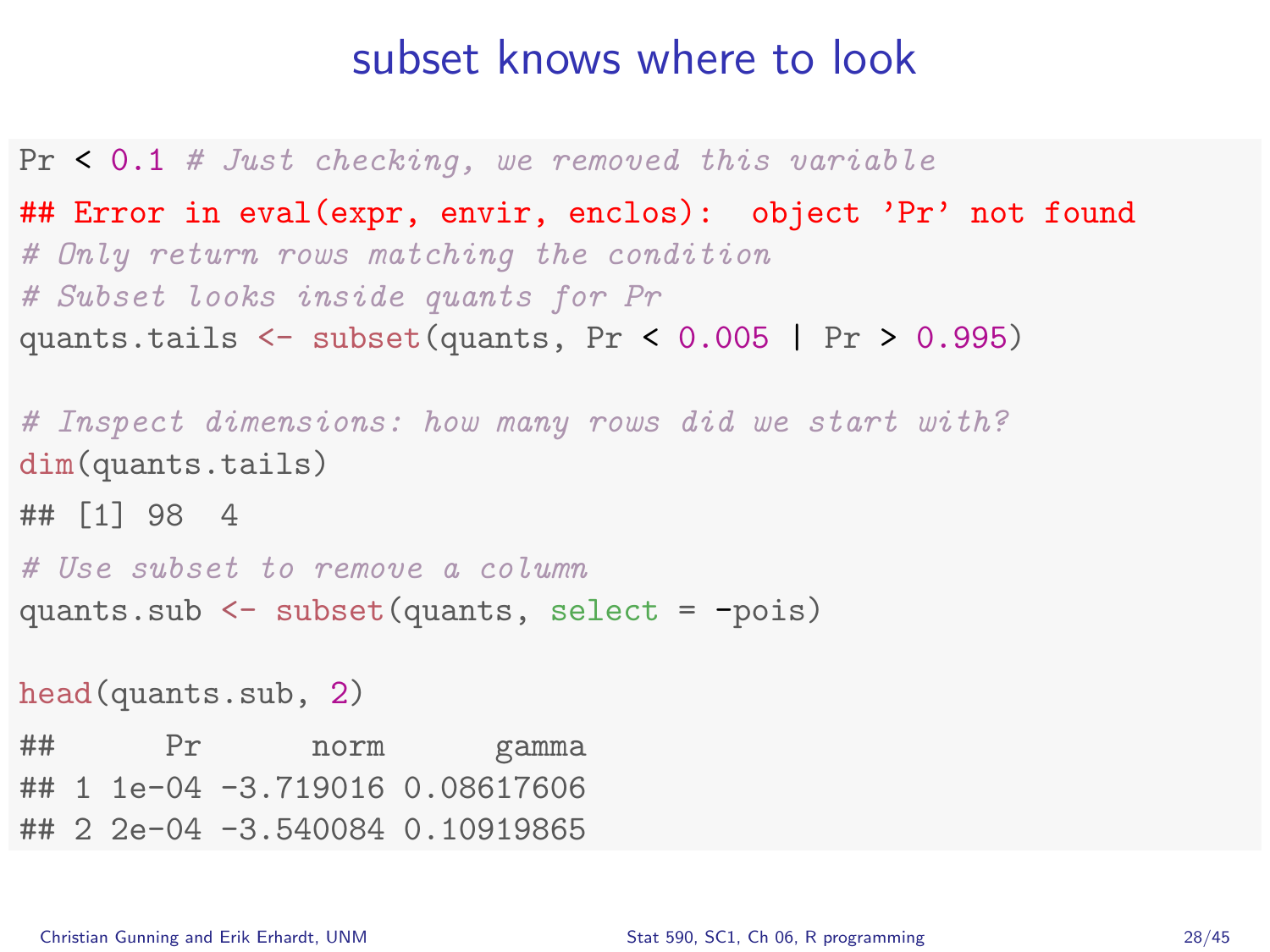## reshaping data – wide vs. long

- $\triangleright$  Wide data has measurements in separate columns. Wide data is often required for linear models:  $lm(y \sim x1 + x2 + x3, wide. df)$
- $\triangleright$  Long data has a single column of measurements. Other columns identify the type of measurement. Long data is often easier to plot:  $facet\_wrap()$ ,  $facet\_grid()$ .

```
# melt is a function in the reshape2 package
# quants is in wide form.
# Which variable "identifies" each measurement?
quants.melt <- melt(quants, id.vars = "Pr")
```
# Inspect head(quants.melt, 3) ## Pr variable value ## 1 1e-04 norm -3.719016 ## 2 2e-04 norm -3.540084 ## 3 3e-04 norm -3.431614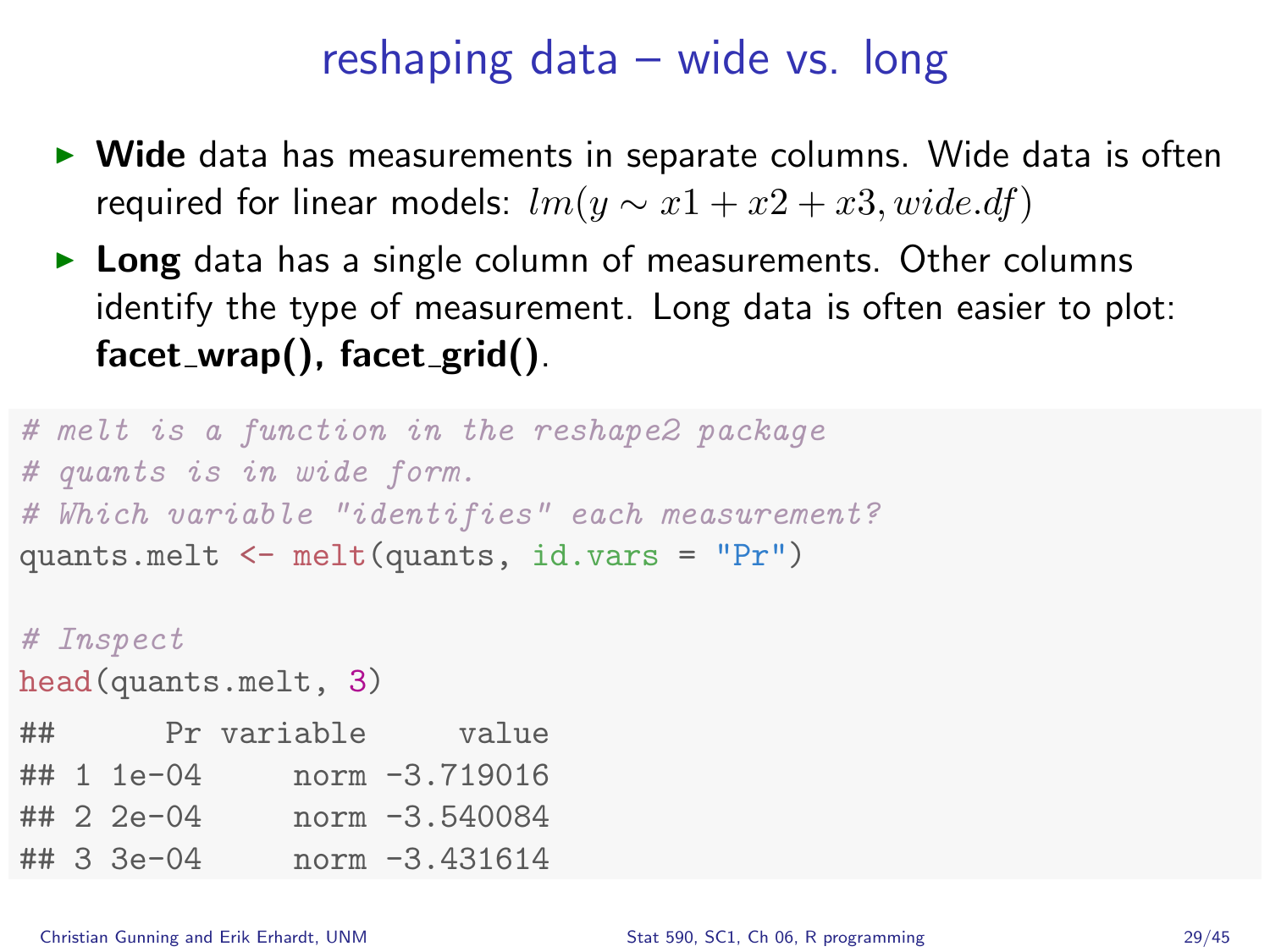## reshaping data – cont.

# Wide format summary(quants)

|                    | ## Pr norm pois gamma                                |                               |
|--------------------|------------------------------------------------------|-------------------------------|
| ## Min. : 0.0001   | $Min.$ $:-3.7190$                                    | Min. : 0 Min. : 0.08618       |
| ## 1st Qu.:0.2500  | 1st Qu.:-0.6743                                      | 1st Qu.: 3 1st Qu.: 1.72749   |
| ## Median : 0.5000 | Median: 0.0000                                       | Median: $5$ Median: $2.67406$ |
| ## Mean : 0.5000   | Mean : 0.0000                                        | Mean : 5 Mean : 2.99950       |
| ## 3rd Qu.:0.7500  | 3rd Qu.: 0.6743                                      | 3rd Qu.: 6 3rd Qu.: 3.92007   |
|                    | ## Max. :0.9999 Max. :3.7190 Max. :15 Max. :13.92817 |                               |

#### # Long format

summary(quants.melt)

|    | $\#$ # Pr          | variable value |                   |
|----|--------------------|----------------|-------------------|
| ## | Min. : 0.0001      | norm : 9999    | $Min.$ $:-3.7190$ |
|    | ## 1st Qu.: 0.2500 | pois :9999     | 1st Qu.: 0.5873   |
|    | ## Median : 0.5000 | gamma: 9999    | Median : 2.2397   |
|    | ## Mean : 0.5000   |                | Mean : 2.6664     |
|    | ## 3rd Qu.:0.7500  |                | 3rd Qu.: 4.3555   |
|    | ## Max. : 0.9999   |                | Max. : 15.0000    |
|    |                    |                |                   |

Christian Gunning and Erik Erhardt, UNM [Stat 590, SC1, Ch 06, R programming](#page-0-0) 30/45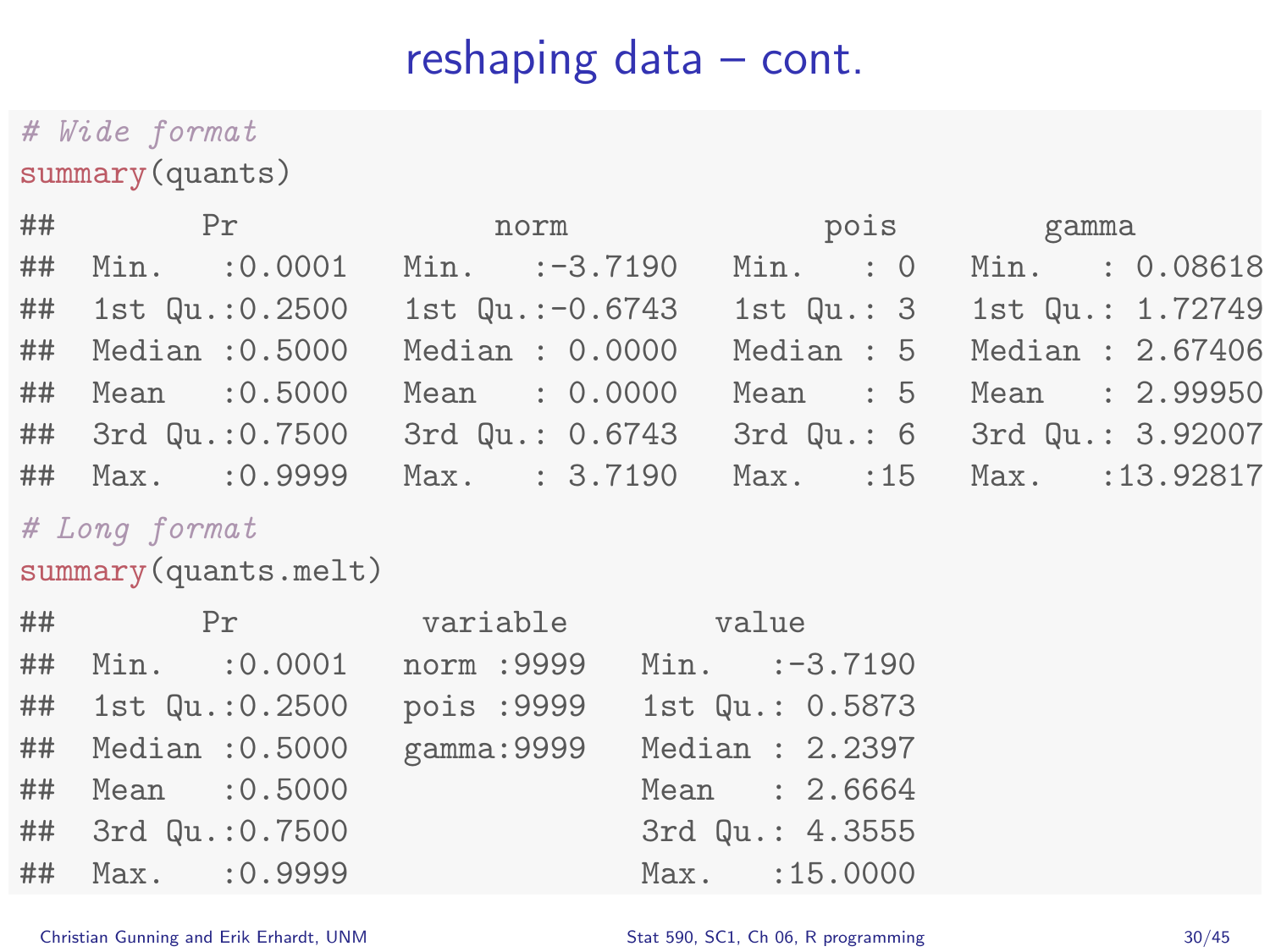#### reshaping data – cont.

```
# Let's clean up column names:
# rename is a plyr function, better than accessing by position
quants.melt <- rename(quants.melt, c(value="quantile"))
# Inspect
head(quants.melt, 2)
## Pr variable quantile
## 1 1e-04 norm -3.719016
## 2 2e-04 norm -3.540084
str(quants.melt)
## 'data.frame': 29997 obs. of 3 variables:
## $ Pr : num 1e-04 2e-04 3e-04 4e-04 5e-04 6e-04 7e-04 8e-04
## $ variable: Factor w/ 3 levels "norm","pois",..: 1 1 1 1 1 1 1 1 1 1 ...
## $ quantile: num -3.72 -3.54 -3.43 -3.35 -3.29 ...
```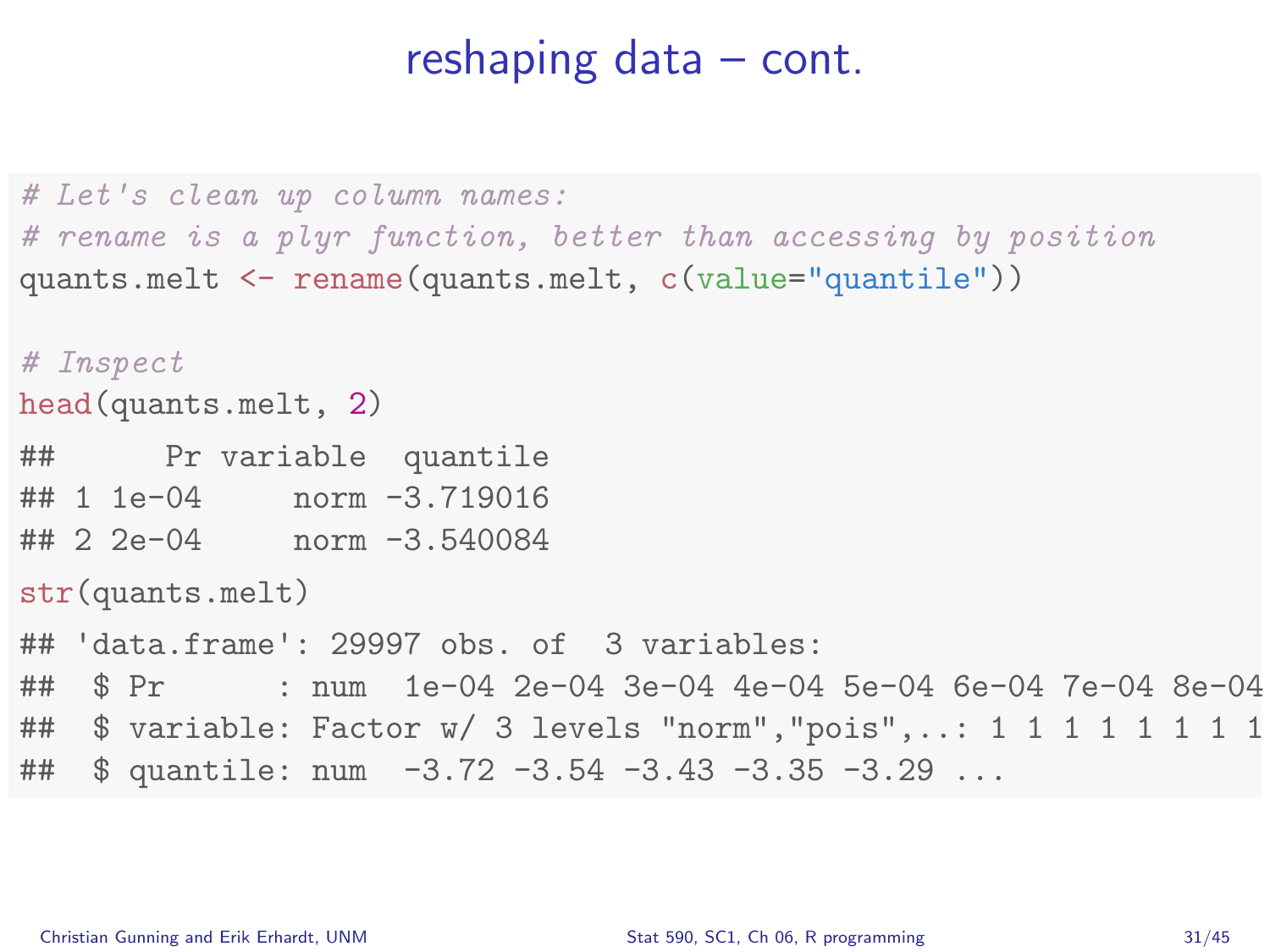# Plotting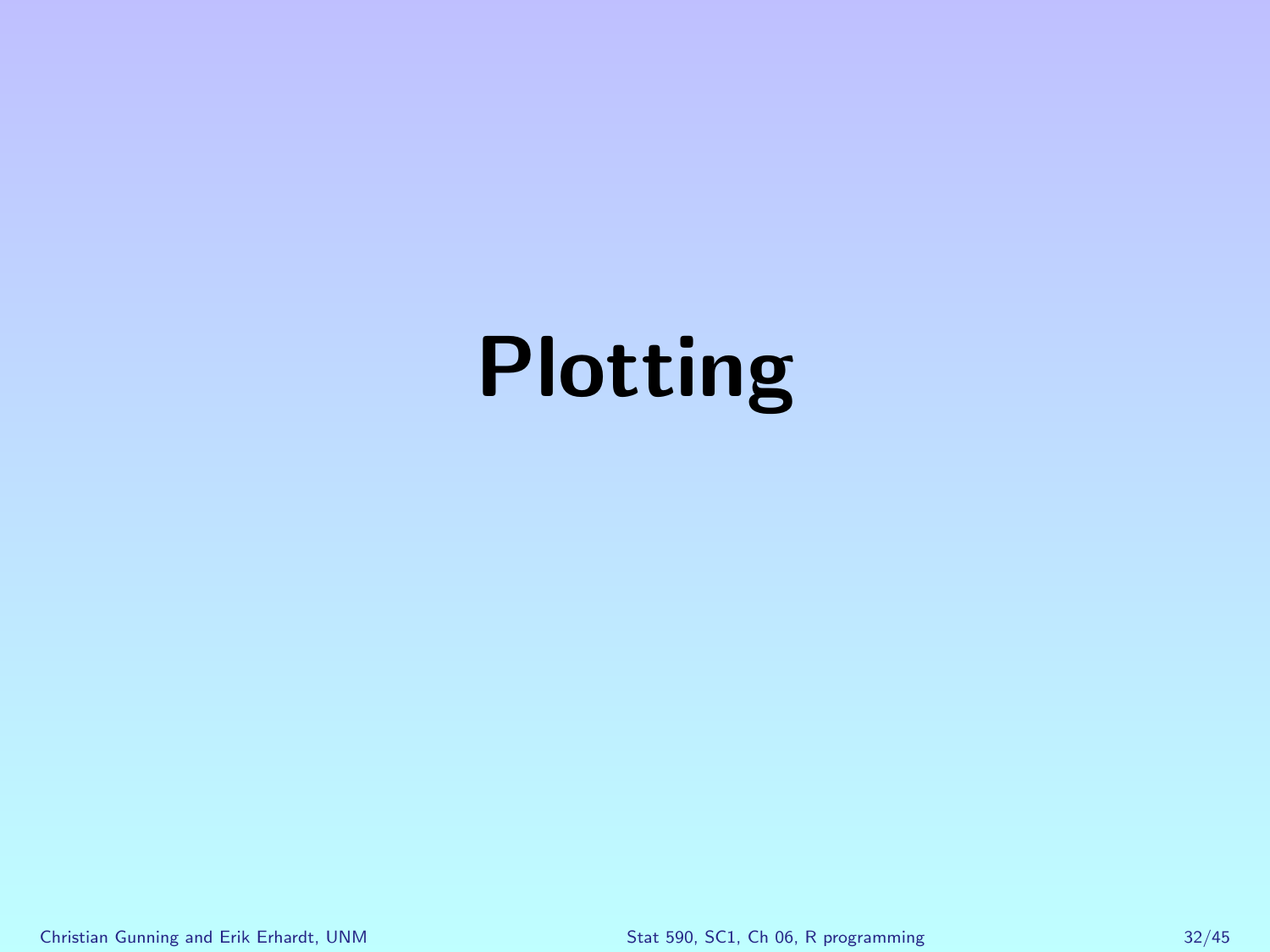# A plotting function

We're going to define a plotting function and reuse it.

The . . . is special. It represents any number of arguments that are passed to another function (including nothing).

```
plot.quant \leq function(x, \ldots) {
  # object to return
  ret \leq ggplot(x, aes(x=Pr, y=quantile)) +
    geom_line(...)
}
```
How does R know where to find **Pr** and **quantile**?!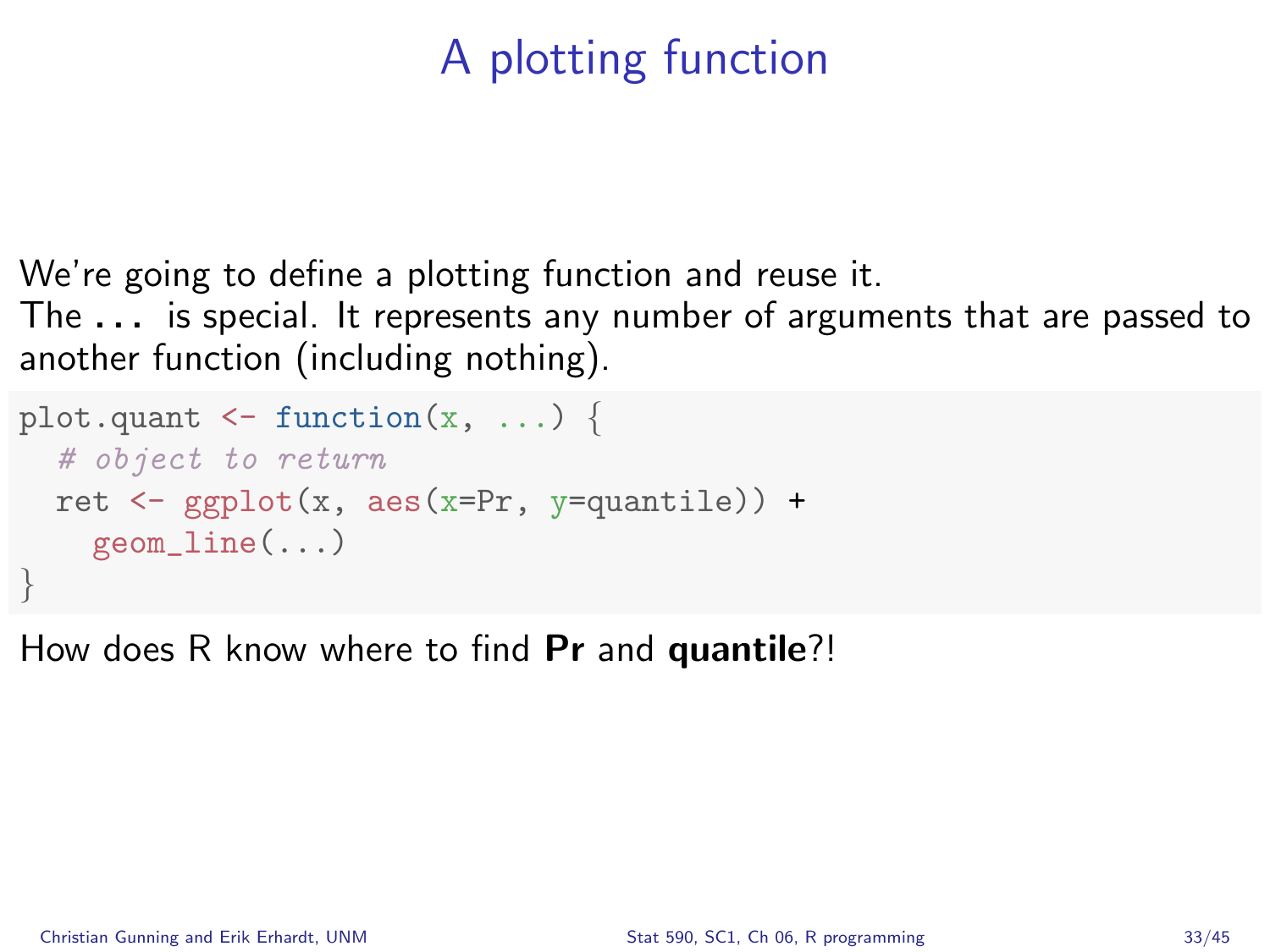```
# first try
plot1 <- plot.quant(quants.melt)
plot(plot1)
```


Can you figure out what's happening?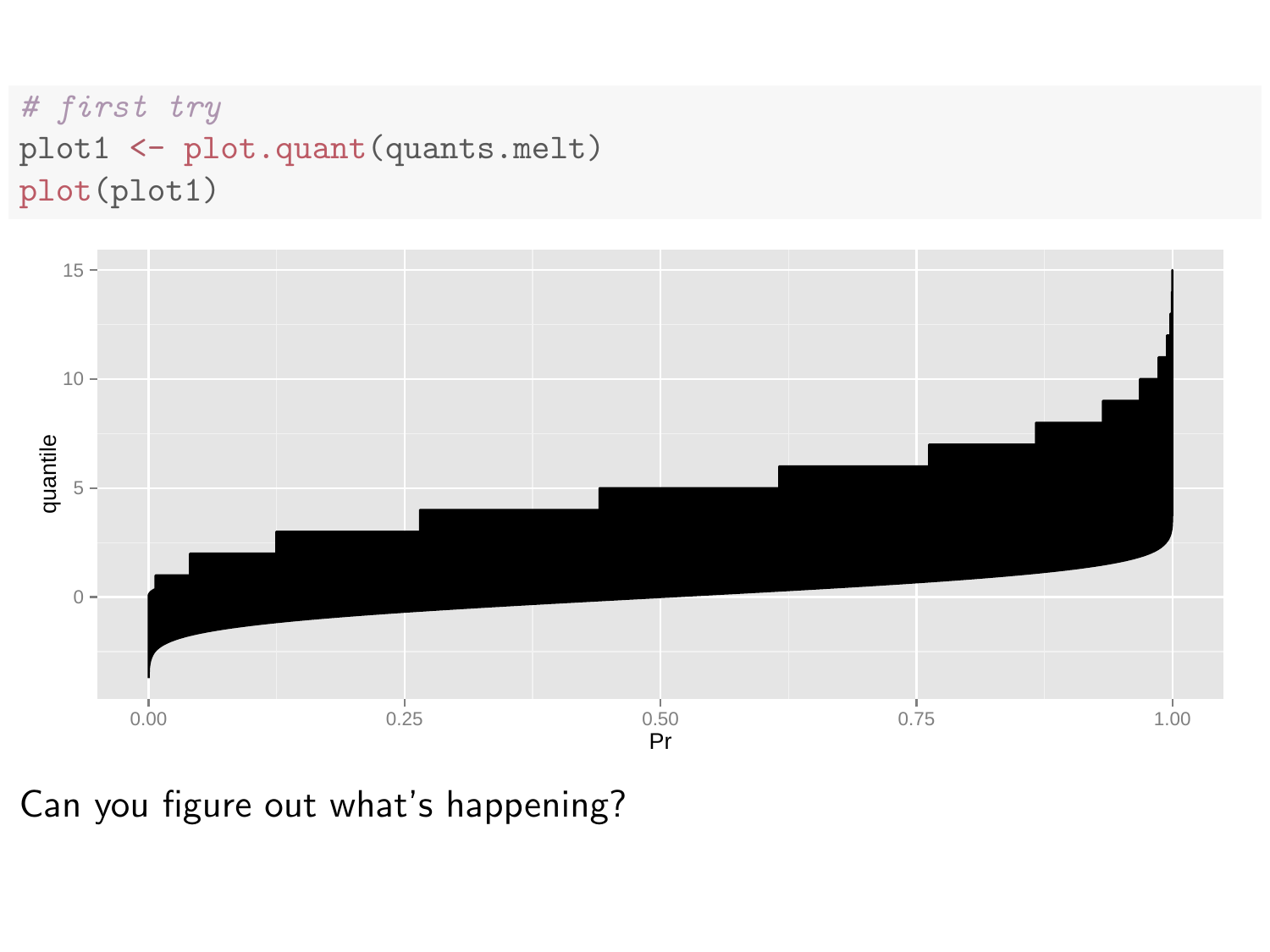```
# If at first...
plot2 <- plot.quant(quants.melt, color="green")
plot(plot2)
```
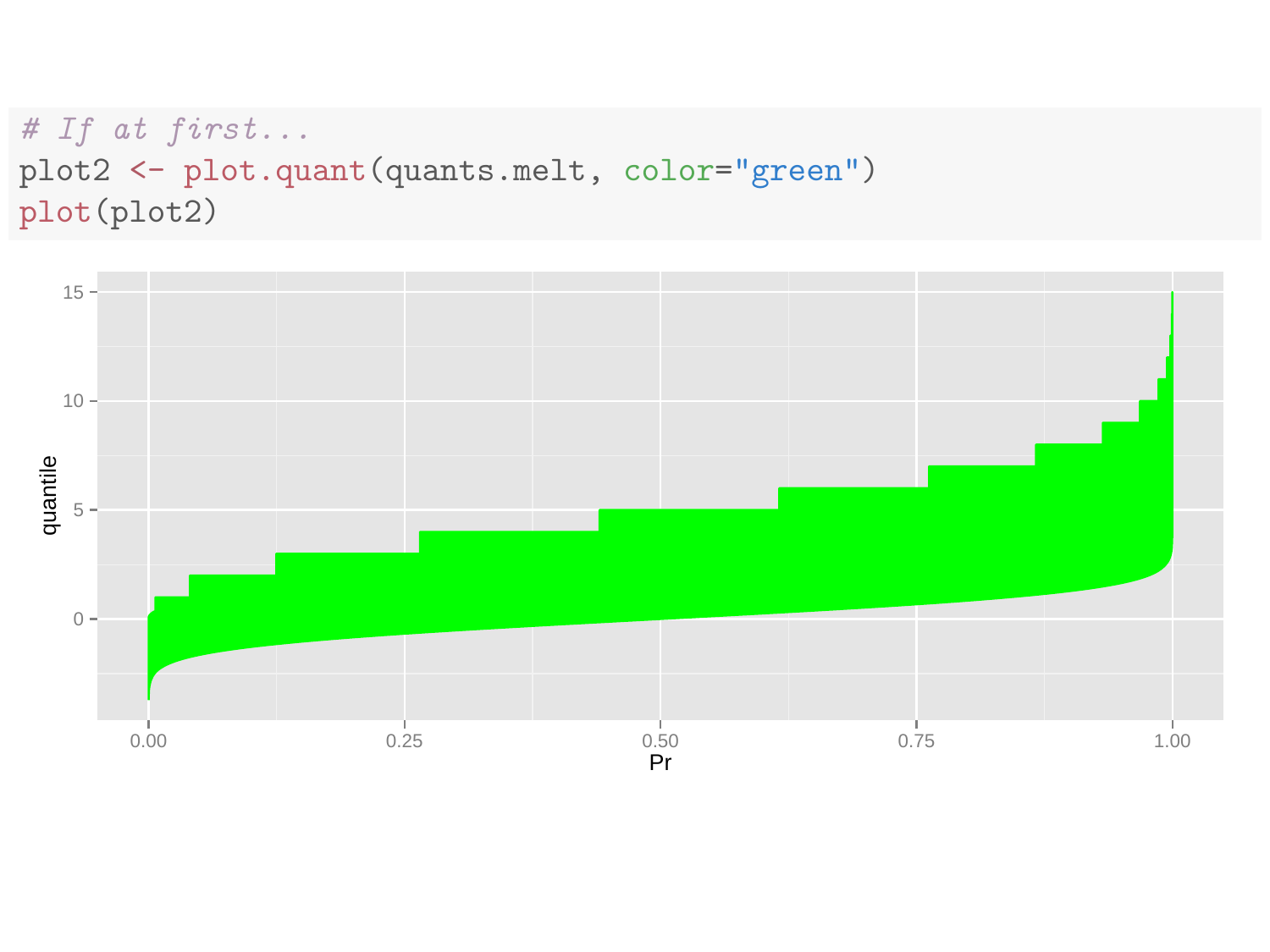#### # Where is variable located? plot3 <- plot.quant(quants.melt, aes(color=variable)) plot(plot3)

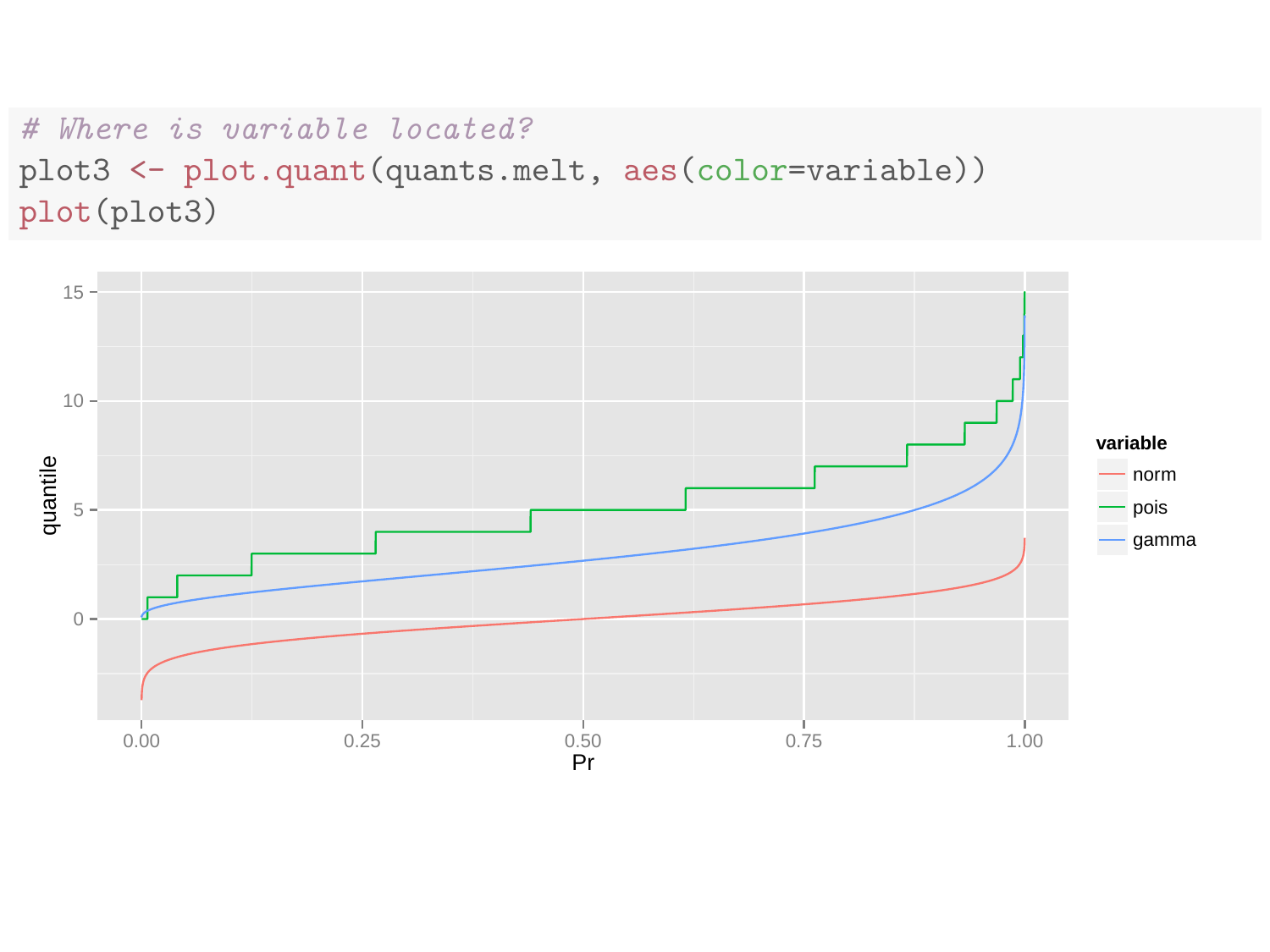# Let's examine the lower tail plot4 <- plot.quant( subset(quants.melt, Pr<0.01), aes(color=variable plot(plot4)

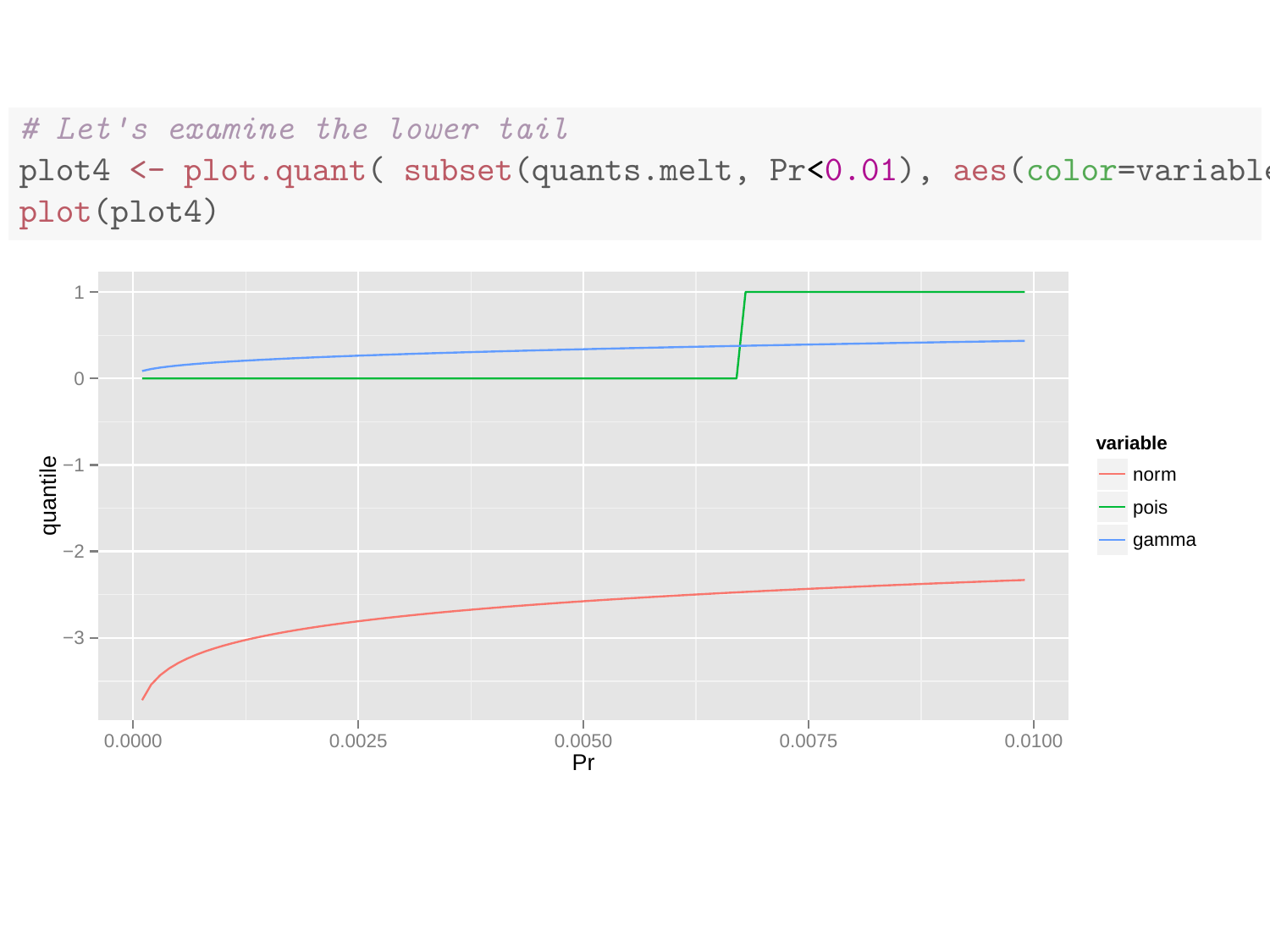### One more example, with random data

```
# like the beginning, only with random deviates
rands <- data.frame(
  # indicator variable
  index = 1:N,
 norm = rnorm(N),
  pois = rpois(N, 5),
  gamma = \text{rgamma}(N, 3))
```

```
summary(rands)
```
 $\#$ thristial Staning that  $A_{\text{back}}$   $A_{\text{back}}$   $72083$ 

|                   |  |  | ## index norm pois                                    |                |  |
|-------------------|--|--|-------------------------------------------------------|----------------|--|
|                   |  |  | ## Min. : 1 Min. :-3.993715                           | Min. : 0.000   |  |
|                   |  |  | ## 1st Qu.: 2501   1st Qu.:-0.657451   1st Qu.: 3.000 |                |  |
|                   |  |  | ## Median : 5000 Median : 0.008357                    | Median : 5.000 |  |
| ## Mean : 5000    |  |  | Mean : 0.004017                                       | Mean : 5.031   |  |
|                   |  |  | ## 3rd Qu.: 7500 3rd Qu.: 0.667325                    | 3rd Qu.: 6.000 |  |
|                   |  |  | ## Max. : 10000 Max. : 3.729744 Max. : 16.000         |                |  |
| ## gamma          |  |  |                                                       |                |  |
| ## Min. : 0.05376 |  |  |                                                       |                |  |

Stat 590, SC1, Ch 06, R programming 38/45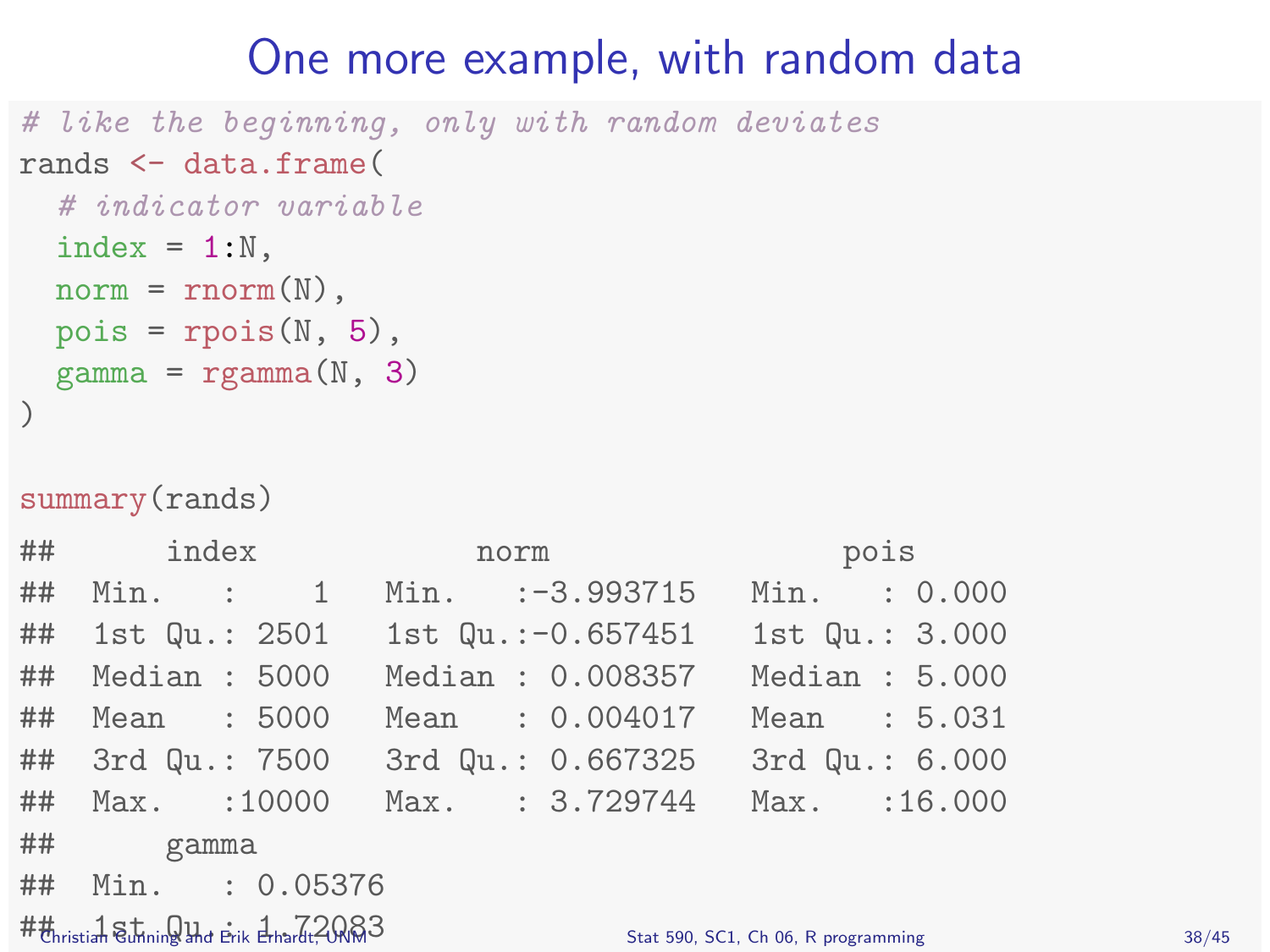```
# Let's try a density plot
# Why is there no aes() around alpha?
plot5 <- ggplot(rands) +
  # each geom gets its own aes()
  geom_density(aes(x=norm), fill="red", alpha=0.5) +
  geom_density(aes(x=pois), fill="green", alpha=0.5)
plot(plot5)
```


That was a pain. Can you think of a better way?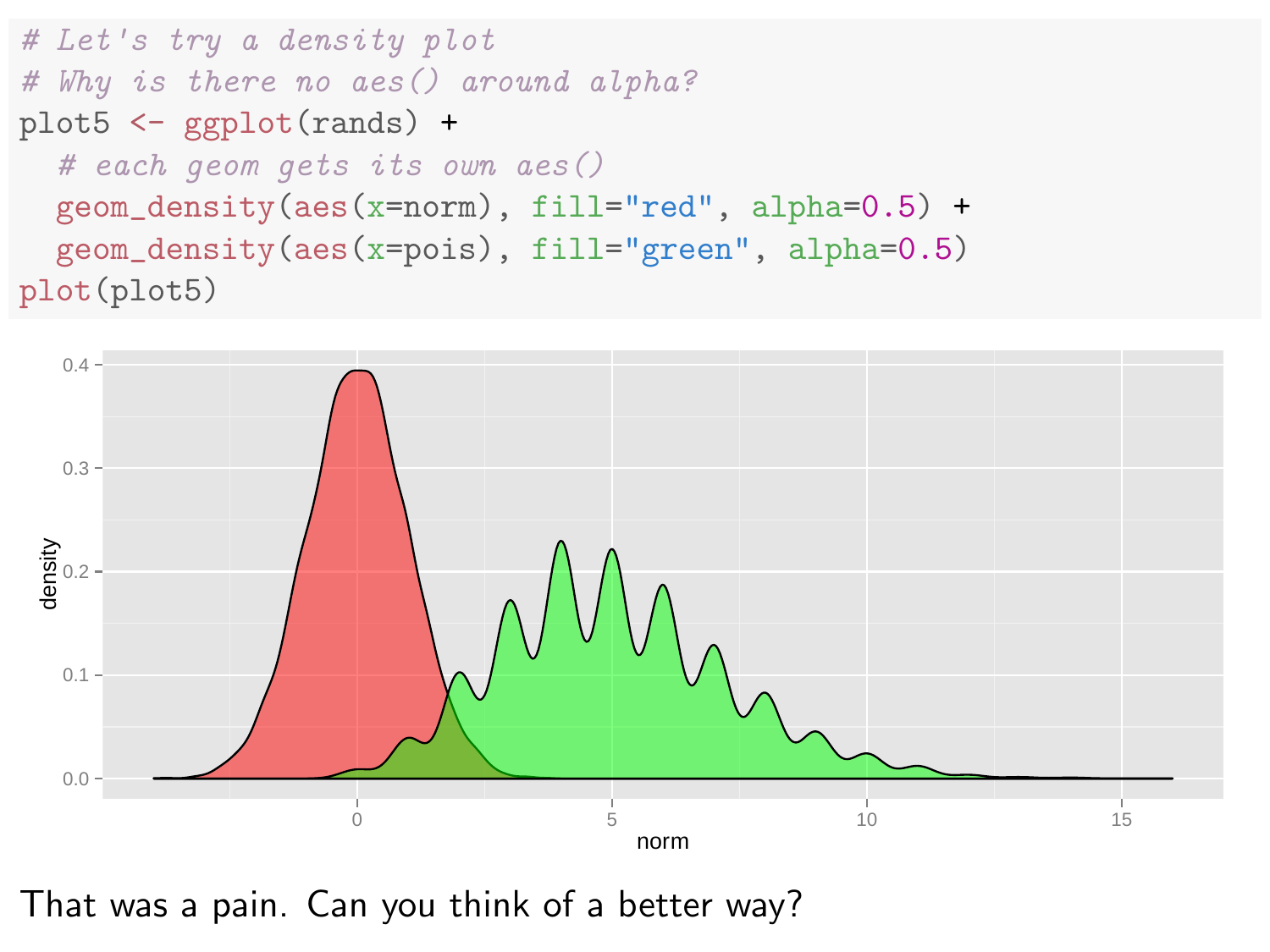```
# How about melt?
# We can specify the measured variables, instead
rands.melt <- melt( rands,
 measure.vars=c("norm", "pois", "gamma")
)
head(rands.melt)
## index variable value
## 1 1 norm -0.9481572
## 2 2 norm -0.5272498
## 3 3 norm 0.1235671
## 4 4 norm 0.1028999
## 5 5 norm -0.3368674
## 6 6 norm 1.1322124
```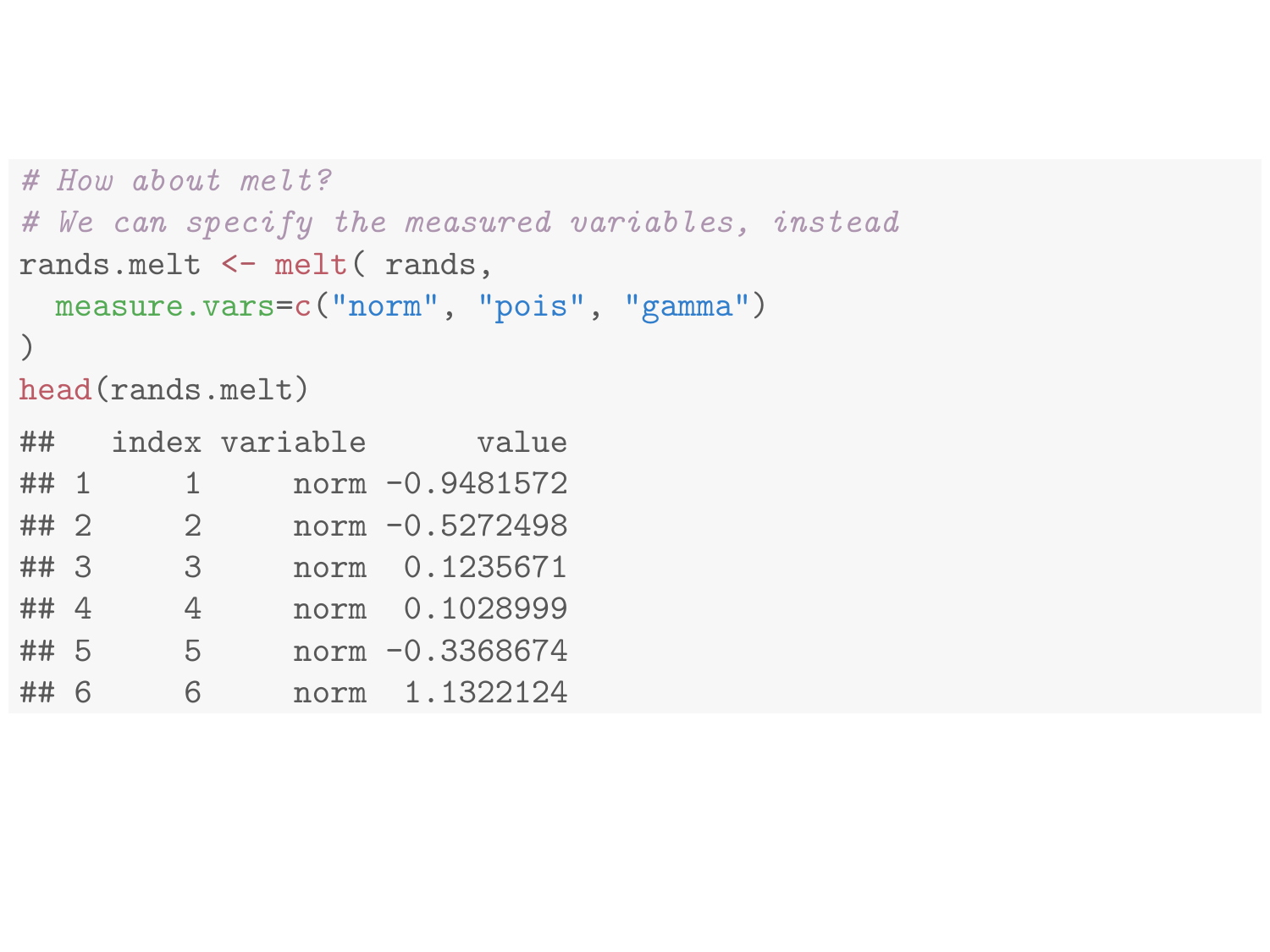```
# An easier density plot
plot6 \leftarrow ggplot(rands.melt, aes(x=value, fill=variable)) +
  geom_density(alpha=0.5)
plot(plot6)
```


Figure: Much better. Now, why do we have a stegosaurus?

I used the knitr chunk option fig.cap="Much better..." to make this caption (which doesn't work quite right in slides). It would be a great idea to use this on your homework.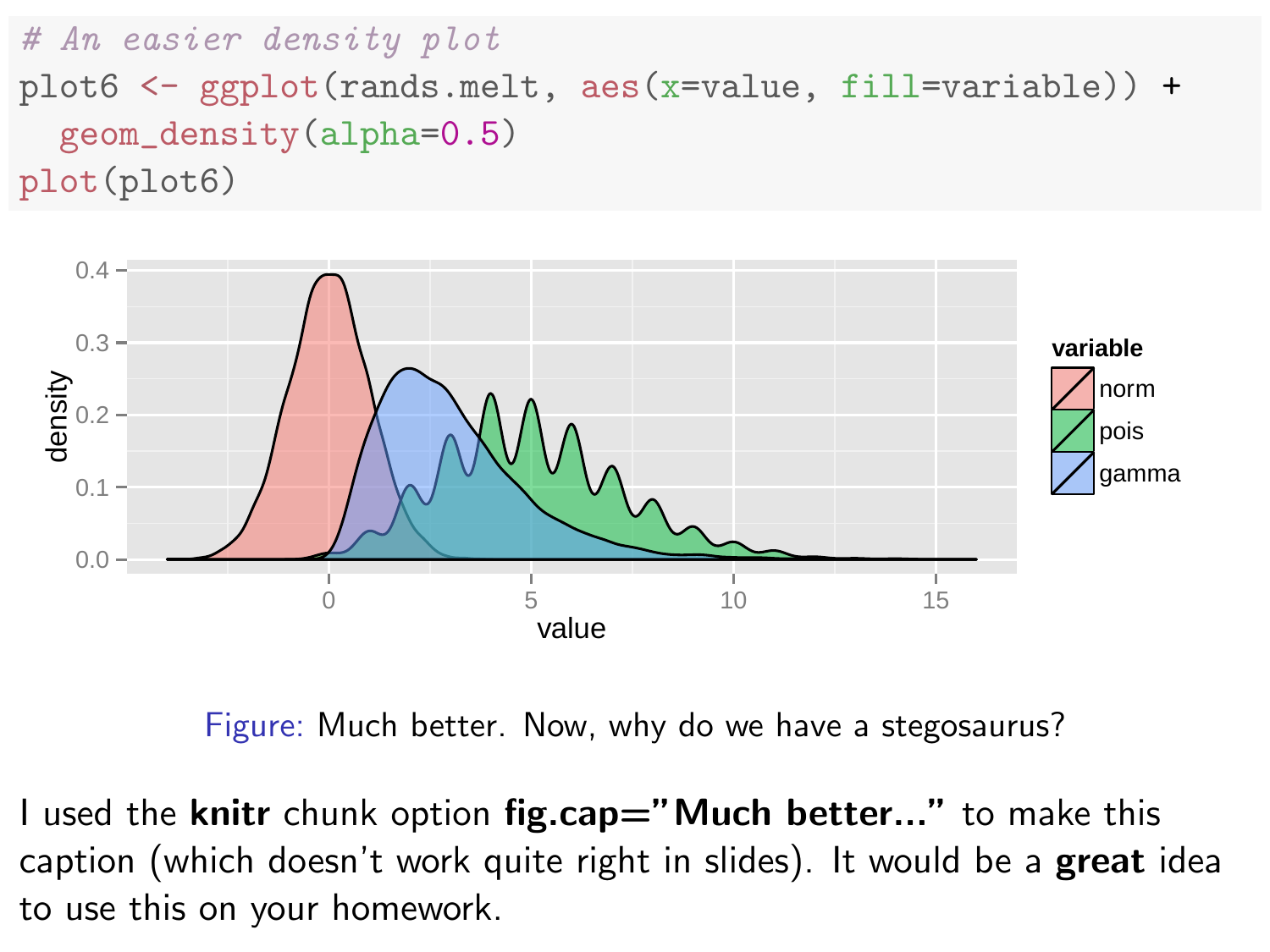# Use a narrower smoothing bandwidth for density estimation # geom\_density passes adjust=0.2 to density() plot7  $\leq$  ggplot(rands.melt, aes(x=value, fill=variable)) + geom\_density(alpha=0.5, adjust=0.5) plot(plot7)



Figure: Does it make sense to mix continuous and discrete distributions in this figure? It doesn't matter how pretty a figure is if it doesn't make sense!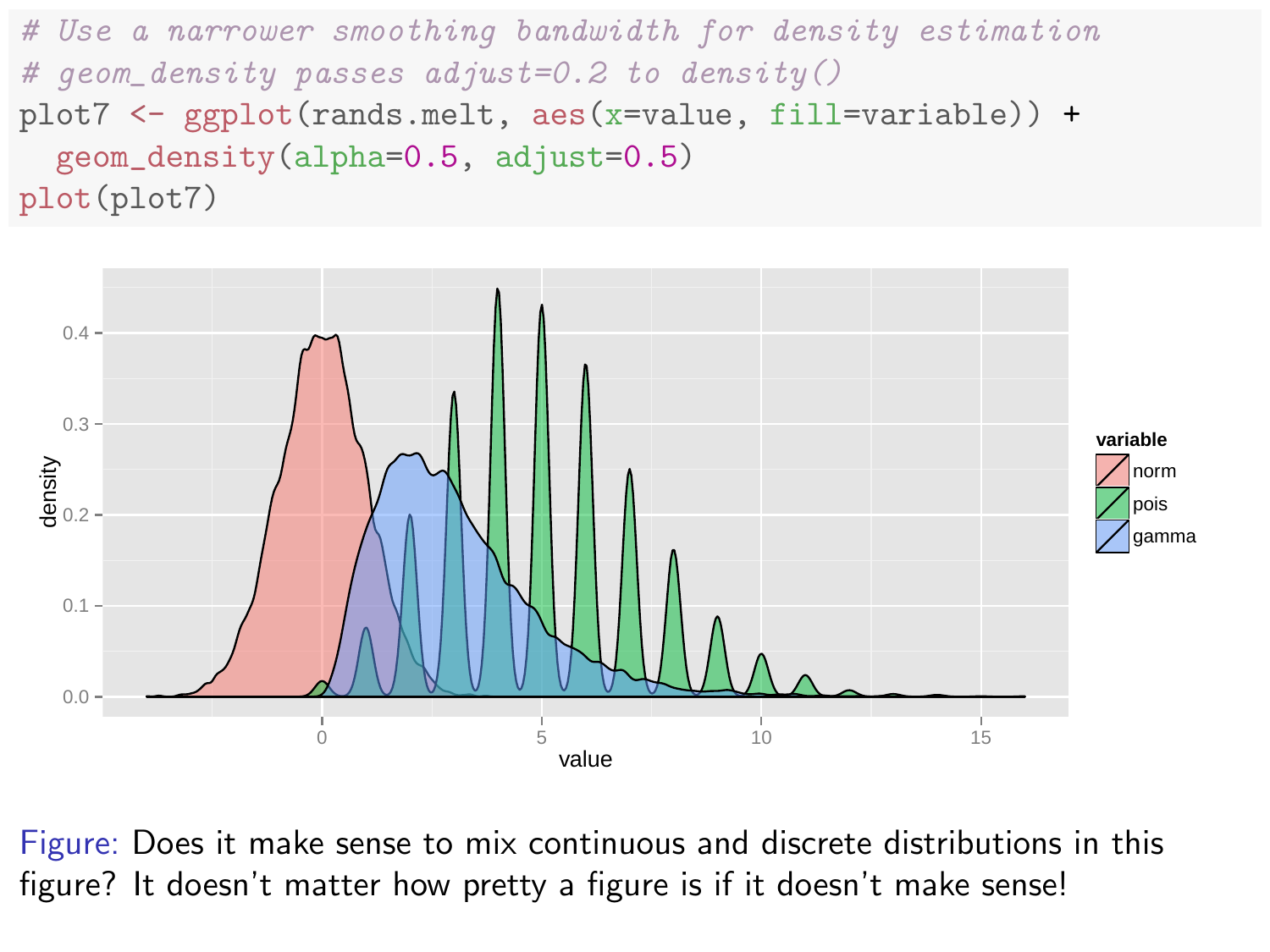# plyr – split, apply, combine

```
# min, max, and quantile summaries for a single variable
my.probs \leftarrow c(0, 0.25, 0.5, 0.75, 1)quants.norm <- quantile( rands$norm, probs=my.probs)
quants.norm
## 0% 25% 50% 75% 100%
## -3.99371492 -0.65745088 0.00835688 0.66732521 3.72974398
# 5-number summary for each variable
quants.all \leq ddply( rands.melt, "variable", function(x) {
  # what variable/colname do we want to compute on?
  # returning a data.frame gives most control over, e.g., colnames
 data.frame(prob=my.probs
          , quantile=quantile(x$value, probs=my.probs ))
 })
```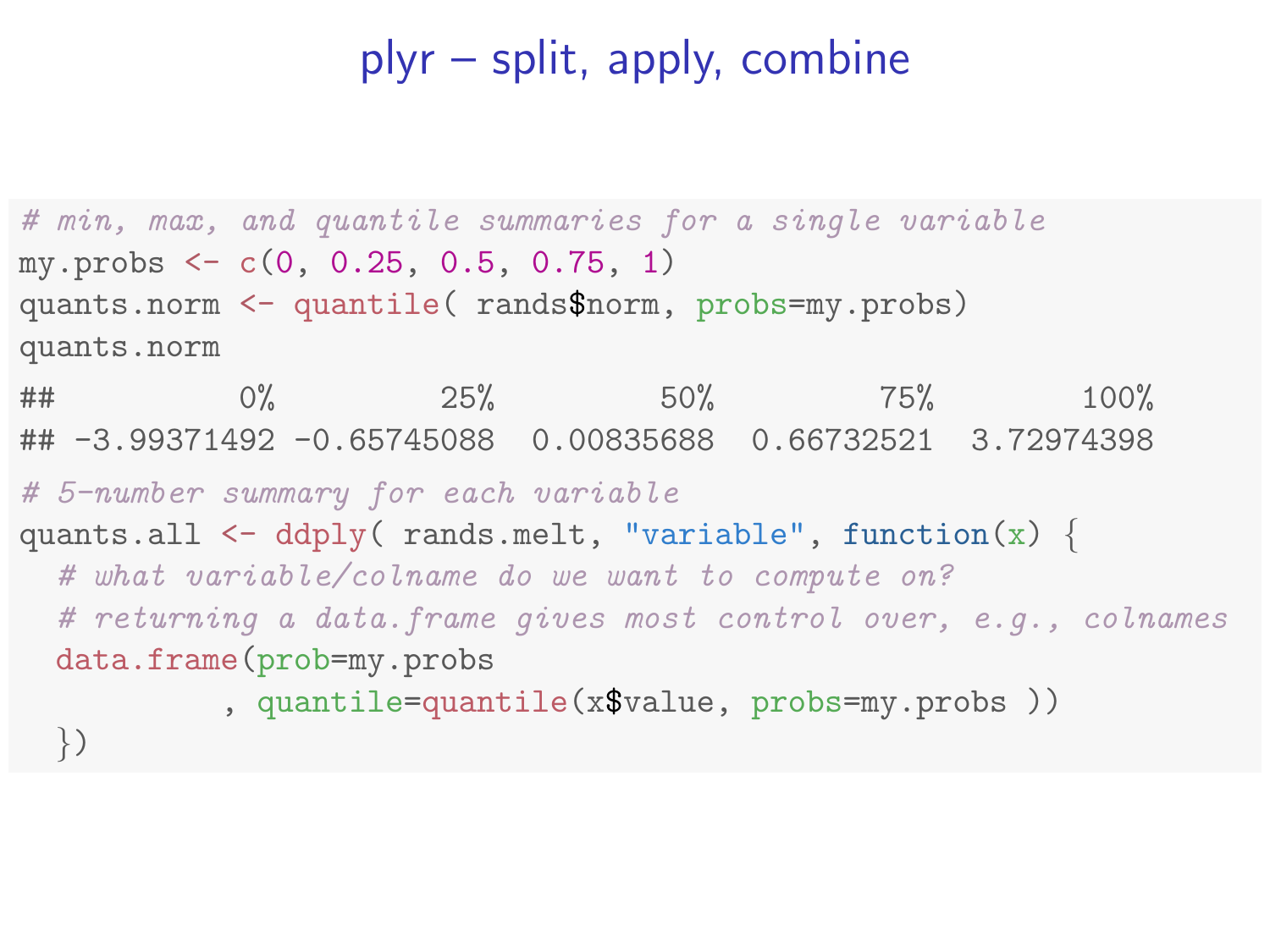# plyr – split, apply, combine

#### # Inspect

quants.all

| ##   |                | variable prob |      | quantile      |
|------|----------------|---------------|------|---------------|
| ## 1 |                | norm          | 0.00 | $-3.99371492$ |
| ##2  |                | norm          | 0.25 | $-0.65745088$ |
| ## 3 |                | norm          | 0.50 | 0.00835688    |
| ##   | $\overline{4}$ | norm          | 0.75 | 0.66732521    |
| ## 5 |                | norm 1.00     |      | 3.72974398    |
| ## 6 |                | pois 0.00     |      | 0.00000000    |
| ## 7 |                | pois 0.25     |      | 3.00000000    |
| ##   | 8              | pois 0.50     |      | 5.00000000    |
| ##   | 9              | pois 0.75     |      | 6.00000000    |
| ##   | 10             | pois 1.00     |      | 16.00000000   |
| ##   | 11             | gamma 0.00    |      | 0.05376136    |
| ##   | 12             | gamma 0.25    |      | 1.72083459    |
| ##   | 13             | gamma 0.50    |      | 2.68221263    |
| ##   | 14             | gamma $0.75$  |      | 3.91267941    |
| ##   | 15             | gamma 1.00    |      | 12.75033078   |